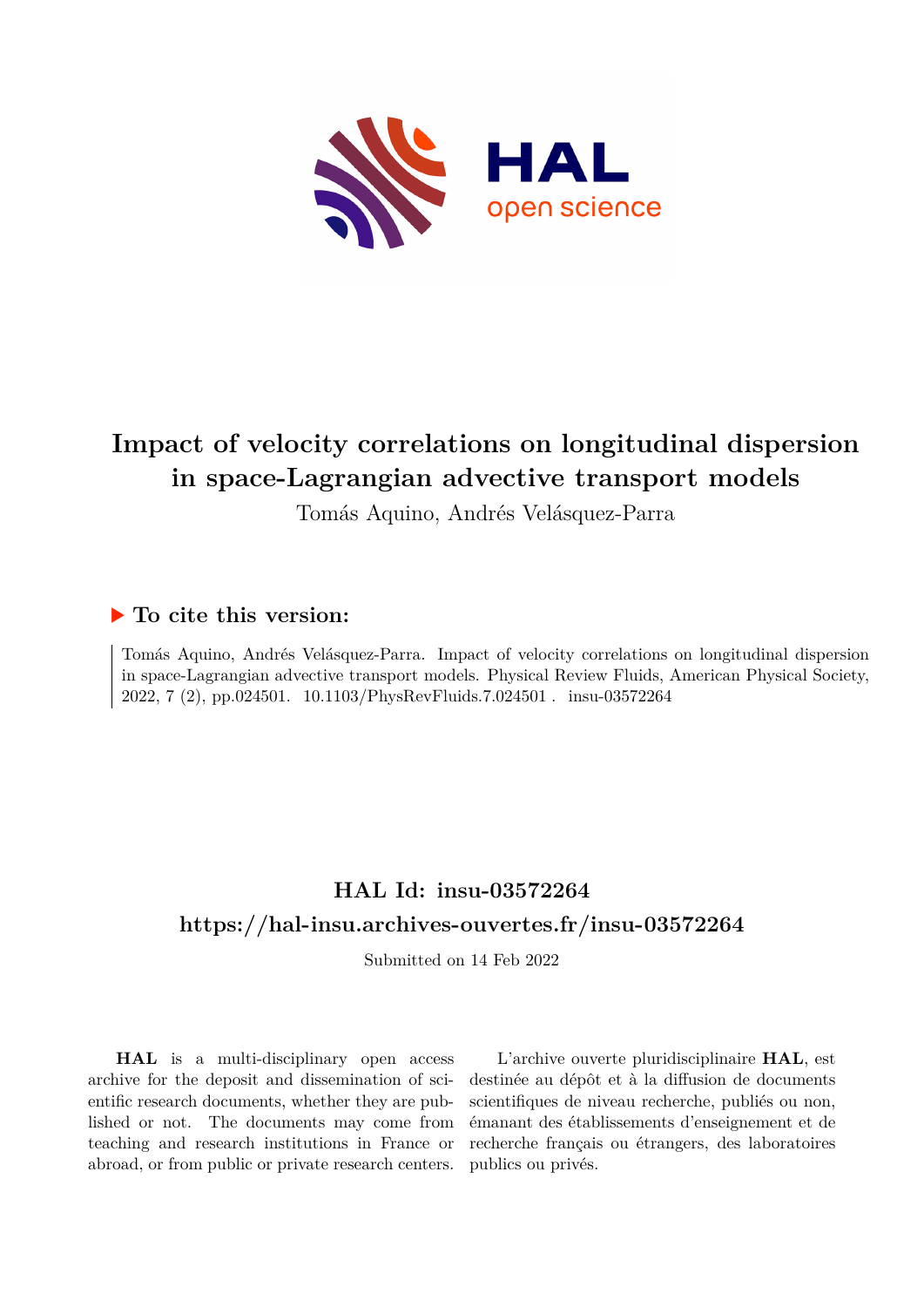### **Impact of velocity correlations on longitudinal dispersion in space-Lagrangian advective transport models**

Tomás Aquino  $\mathbf{D}^{1,*}$  $\mathbf{D}^{1,*}$  $\mathbf{D}^{1,*}$  [a](https://orcid.org/0000-0003-0960-3951)nd Andrés Velásquez-Parra  $\mathbf{D}^{2,3}$ 

*Géosciences Rennes, UMR 6118, CNRS, Université de Rennes 1, 35000 Rennes, France Department of Water Resources and Drinking Water, Swiss Federal Institute of Aquatic Science and Technology, Eawag, 8600 Dübendorf, Switzerland Department of Civil, Environmental and Geomatic Engineering, ETH Zürich, CH-8093 Zürich, Switzerland*

(Received 22 July 2021; accepted 26 January 2022; published 4 February 2022)

Space-Lagrangian random walk models conceptualize advective transport in terms of collections of particles undergoing fixed-length steps along flow streamlines. The statistics and correlation structure of the underlying flow velocity statistics determine the transit times of particles undergoing advective transport. Broad velocity distributions lead to broadly distributed step transit times, reproducing commonly observed anomalous transport features such as superdiffusive plume growth, which are not captured by classical Fickian theories. Early space-Lagrangian models considered uncorrelated velocities across steps. These approaches were later extended to account for correlations through a spatial-Markov process. Here, we compare longitudinal dispersion dynamics in an uncorrelated continuous-time random walk with fixed-space steps to a Bernoulli relaxation spatial-Markov model exhibiting exponential decay of spatial velocity correlations along streamlines. We provide rigorous theoretical derivations, validated against numerical simulations. We find that, although the scaling forms of asymptotic dispersion agree between the two models, exact asymptotic equivalence requires employing different correlation lengths, which depend on the underlying Eulerian velocity statistics. The two models become equivalent in the limit of very broad velocity distributions, corresponding to a new quasiballistic regime recently identified in unsaturated porous media, which we rigorously characterize here.

DOI: [10.1103/PhysRevFluids.7.024501](https://doi.org/10.1103/PhysRevFluids.7.024501)

#### **I. INTRODUCTION**

It is by now well known that transport in heterogeneous porous media often departs from classical Fickian dynamics [1–3]. Lagrangian random walk methods attempt to predict anomalous transport features, such as faster or slower plume dispersion and a preponderance of late arrivals at a control plane, by discretizing transported solute masses into a collection of particles undergoing movement according to stochastic rules. These rules encode the statistical variability of medium and flow properties in terms of the distribution of the duration and length of particle jumps [4,5].

In particular, this work is concerned with space-Lagrangian models, which conceptualize transport in terms of a series of fixed-size steps along the downstream (i.e., mean flow velocity) direction. Space-Lagrangian models can be subdivided into two main classes: continuous-time random walk (CTRW) models, where the duration of subsequent particle jumps are independent and identically distributed [1,6,7], and spatial-Markov models, where the statistics of these durations are conditioned on the previous jump due to velocity correlations  $[8-10]$ . The Markov property

<sup>\*</sup>tomas.decamposaquino@univ-rennes1.fr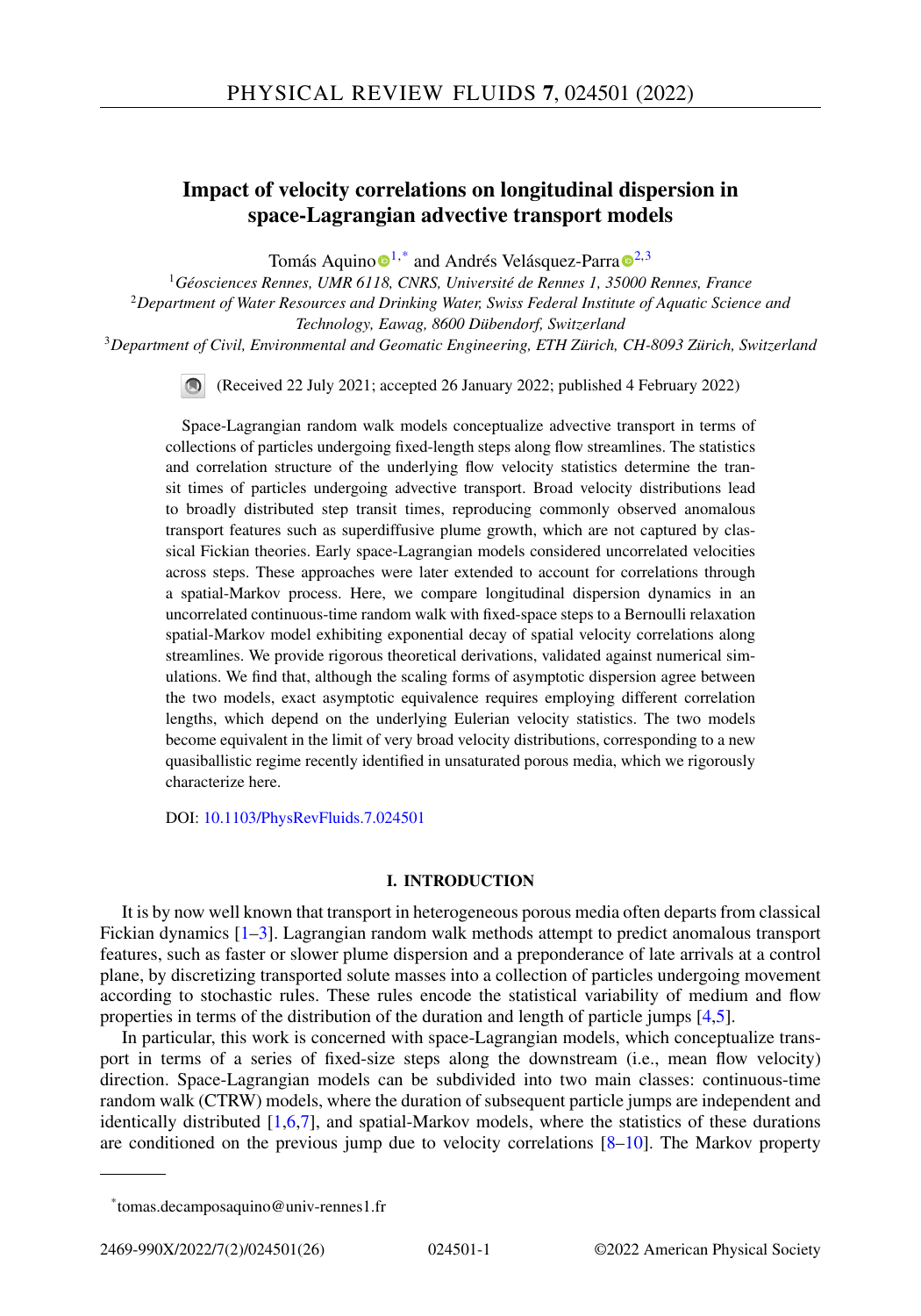means that particle movement depends only on the current state, and not on previous history. While temporal dynamics have commonly been found to be non-Markovian, the dynamics in terms of fixed-spatial displacements can often be modeled as a Markov process  $[8,11-13]$ . This happens because natural media are often characterized by well-defined length scales, such as the grain or pore size at the pore scale or the extent of a geological feature at the Darcy scale. The long waiting times responsible for non-Markovian behavior typically result from localized slow movement in low-velocity (or low-permeability) regions. When considered as a function of time rather than distance from injection or number of spatial steps, the dynamics of spatial-Markov processes may be non-Markovian as a result of broadly distributed waiting times [9,14,15], thus allowing for modeling complex phenomena within a simpler framework. Indeed, anomalous transport resulting from advective variability has been successfully modeled with recourse to simple space-Markov processes at both the pore [16] and Darcy [17–19] scales. Although in this work we focus on purely advective transport models, we note that the effect of both transverse  $[20]$  and longitudinal  $[21-24]$ diffusion has also been considered in the context of spatial-Markov models. Diffusion, whether along or across streamlines, allows particles to more quickly escape low-velocity regions, leading to Fickian dispersion at sufficiently late times [21]. Spatial-Markov models based on small-scale numerical parametrization of the transit-time distributions have also been extensively employed to upscale conservative transport in porous [14,25] and fractured media [26,27], breakthrough curves in surface flows  $[28]$ , and subsurface inertial and turbulent flows  $[29-31]$ , as well as mixing and reaction  $\left[32 - 35\right]$ .

In the context of purely advective transport, and in the absence of trapping due to zero-velocity regions or recirculation zones, the transit times of a space-Lagrangian model, representing the duration of each step, are directly related to the particle velocities during steps. They can thus be related to flow properties such as the average tortuosity, longitudinal velocity correlation length, and Eulerian point velocity statistics [16,36]. Uncorrelated (i.e., CTRW-type) space-Lagrangian models may be seen as a limiting case of spatial-Markov models, where velocities fully decorrelate between subsequent steps. It has been shown that both these and correlated spatial-Markov velocity models lead to either Fickian dispersion or superdiffusive behavior, i.e., superlinear growth of plume dispersion with time [20,36]. It is important to note that CTRW models which allow for symmetric backward and forward steps (as happens for regular diffusion), together with broad distributions of transit times, lead rather to subdiffusion, that is, sublinear temporal growth of plume dispersion [1,6,7,37,38]. Similarly, broad distributions of trapping times, with solute particles remaining immobile along the downstream direction, also lead to subdiffusion [39,40].

The purpose of this work is to compare the dispersion properties of correlated and uncorrelated space-Lagrangian models of advective transport. We focus on two fundamental models, namely, an uncorrelated continuous-time random walk (CTRW) and a spatial-Markov model with Bernoulli relaxation of velocities [16,20,36]. In order to render this work reasonably self-contained, as well as to collect relevant results found throughout the literature, we discuss the setup of these models and provide detailed derivations for asymptotic dispersion, tying its evolution to general features of the underlying Eulerian velocity distribution. As expected, our results agree with those previously reported for transit-time distributions decaying as a power law for the CTRW [41,42] and power-law behavior of the Eulerian velocity PDF at low velocities in both the CTRW and the Bernoulli model [17,36]. While the scalings for superdiffusive plume spreading have been shown to be equal in these two models for a number of cases [20,36], they have not been compared in detail. We also obtain explicit results for certain non-power-law forms of the Eulerian velocity probability density function (PDF) at low velocities. In particular, we identify a quasiballistic regime, associated with dispersion behavior that has been observed in the context of advective transport in unsaturated porous media [43]. In comparing the correlated and uncorrelated cases, we show that the Bernoulli relaxation spatial-Markov model exhibits larger dispersion than an uncorrelated CTRW that decorrelates on the same length scale. This means that, in order to render the two models fully equivalent regarding asymptotic dispersion, the step length of an uncorrelated CTRW for space-Lagrangian particle dynamics must be taken larger than the correlation length of the Bernoulli relaxation model, which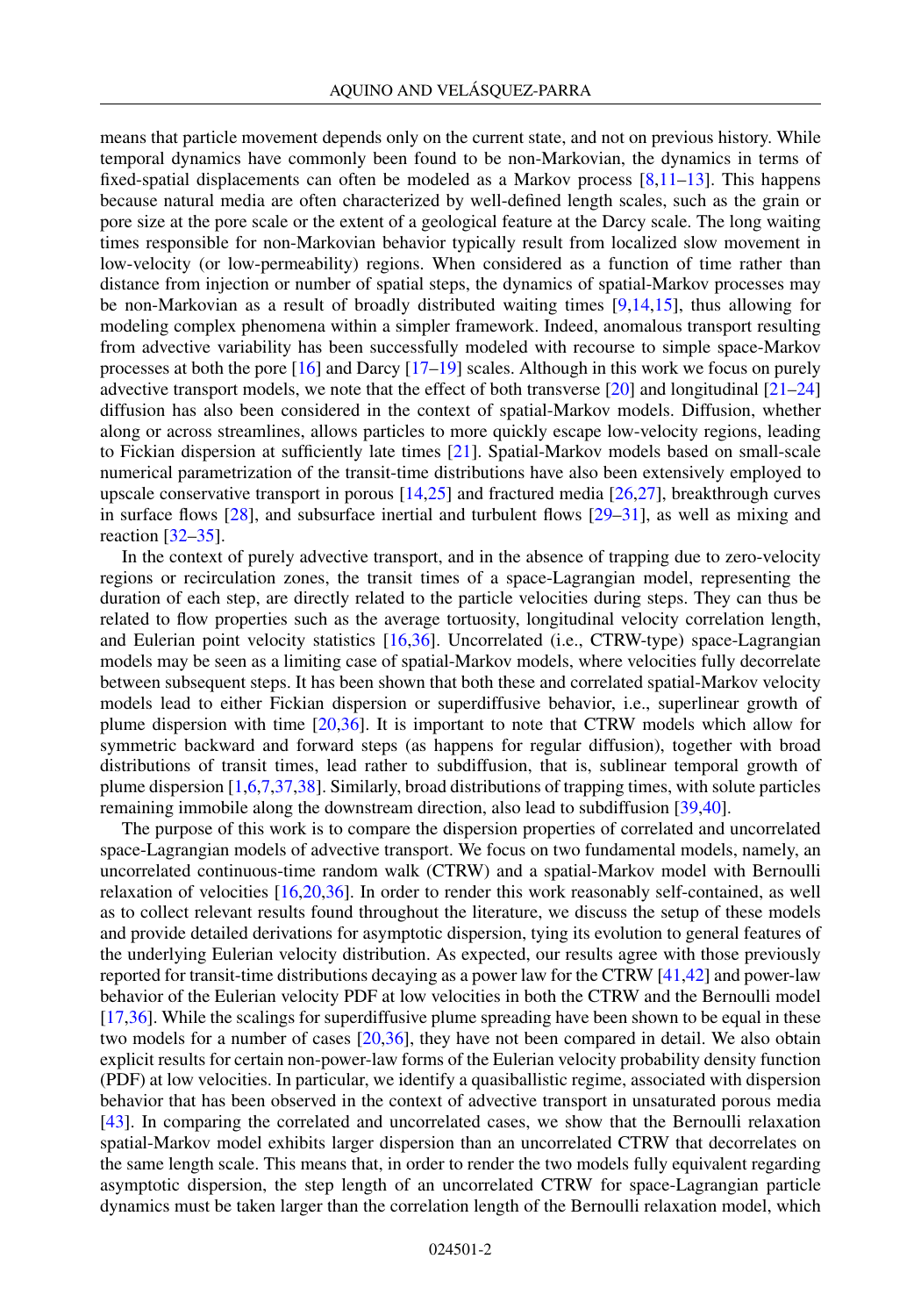coincides with the correlation length of Lagrangian velocities along streamlines [16,36]. To the best of our knowledge, this surprising result has not been previously discussed in the literature. The relationship between correlation lengths depends on the low-velocity behavior of the underlying Eulerian velocity statistics. Dispersion in both models becomes independent of the correlation length in the quasiballistic limit that arises for a certain class of very broad velocity statistics.

The paper is structured as follows. The CTRW and Bernoulli relaxation models are introduced in Sec. II. The corresponding asymptotic dispersion dynamics are derived in Sec. III. Results are collected and overviewed at the end of this section, and are then validated against numerical simulations in Sec. IV. Conclusions are presented in Sec. V, and additional technical details on the derivations are presented in the Appendices.

#### **II. SPACE-LAGRANGIAN TRANSPORT MODELS**

In this section, we provide a brief review of space-Lagrangian models of advective transport, i.e., stochastic models characterized by fixed-length steps along particle trajectories (see also, e.g., [5,8,36]). For advective transport, the latter coincide with the flow streamlines. The corresponding velocity magnitudes  $V_n$  during each step *n* lead to a transit time  $\tau_n = \ell/V_n$  across a step length  $\ell$ . Thus, the position  $S_n$  along streamlines after *n* steps and the corresponding arrival time  $T_n$  obey the stochastic recursion relations

$$
S_{n+1} = S_n + \ell, \qquad T_{n+1} = T_n + \frac{\ell}{V_n}.
$$
 (1)

The stochasticity is encoded in the velocities  $V_n$ , which are assumed to form a Markov chain. This means that the probability distribution of  $V_{n+1}$  may depend on the previous velocity  $V_n$ , but not on earlier velocities. Thus, the stochastic process  $V_n$  seen as a function of step number  $n$  is characterized by the family of transition PDFs  $r(\cdot|v';\ell)$ , defined such that  $r(v|v') dv$  is the probability that the next velocity  $V_{n+1}$  is between *v* an  $v + dv$ , given the current velocity  $V_n = v'$ . The form of  $r(v|v';\ell)$  for a given step length  $\ell$  defines the space-Lagrangian model.

The central goal of space-Lagrangian models is to relate transport dynamics to statistical properties of the underlying medium, typically through the statistical properties of the corresponding velocity field. A key quantity of interest is the Eulerian velocity PDF  $p_E$ , which encodes the point statistics of velocity magnitudes. It is defined so that  $p_E(v) dv$  is the probability that a randomly chosen location in the medium is characterized by a velocity magnitude  $v$ . In order to formalize this, let  $X$  be a homogeneously distributed random variable taking position values within a medium, and let  $v_E(\cdot)$  be the Eulerian velocity field. Denoting average quantities by angled brackets, the Eulerian velocity PDF is then defined by

$$
p_E(v) = \langle \delta[v - v_E(X)] \rangle, \tag{2}
$$

where  $\delta(\cdot)$  is the Dirac delta. This is the PDF of velocities associated with a homogeneous distribution of particles in the medium. The properties of this velocity PDF, and its relation to velocity gradients, are discussed in detail in [20].

If particles are spatially distributed proportionally to the local velocity, i.e., flux weighted, the associated velocity distribution is the flux-weighted Eulerian PDF,

$$
p_F(v) = \frac{v}{\langle V_E \rangle} p_E(v),\tag{3}
$$

where  $V_E$  is a random variable distributed according to the Eulerian velocity distribution, so that  $\langle V_E \rangle = \langle v_E(X) \rangle$  is the average velocity in the medium. As we will see, the flux-weighted Eulerian PDF plays a central role in space-Lagrangian velocity models.

Typically, we are interested in displacements along the mean flow direction, which we must relate to the distance traveled along streamlines. After  $n$  steps, we approximate the former  $X_n$ , in terms of the latter  $S_n$ , through the average tortuosity  $\chi$ , so that  $X_n = S_n/\chi$ . The average tortuosity may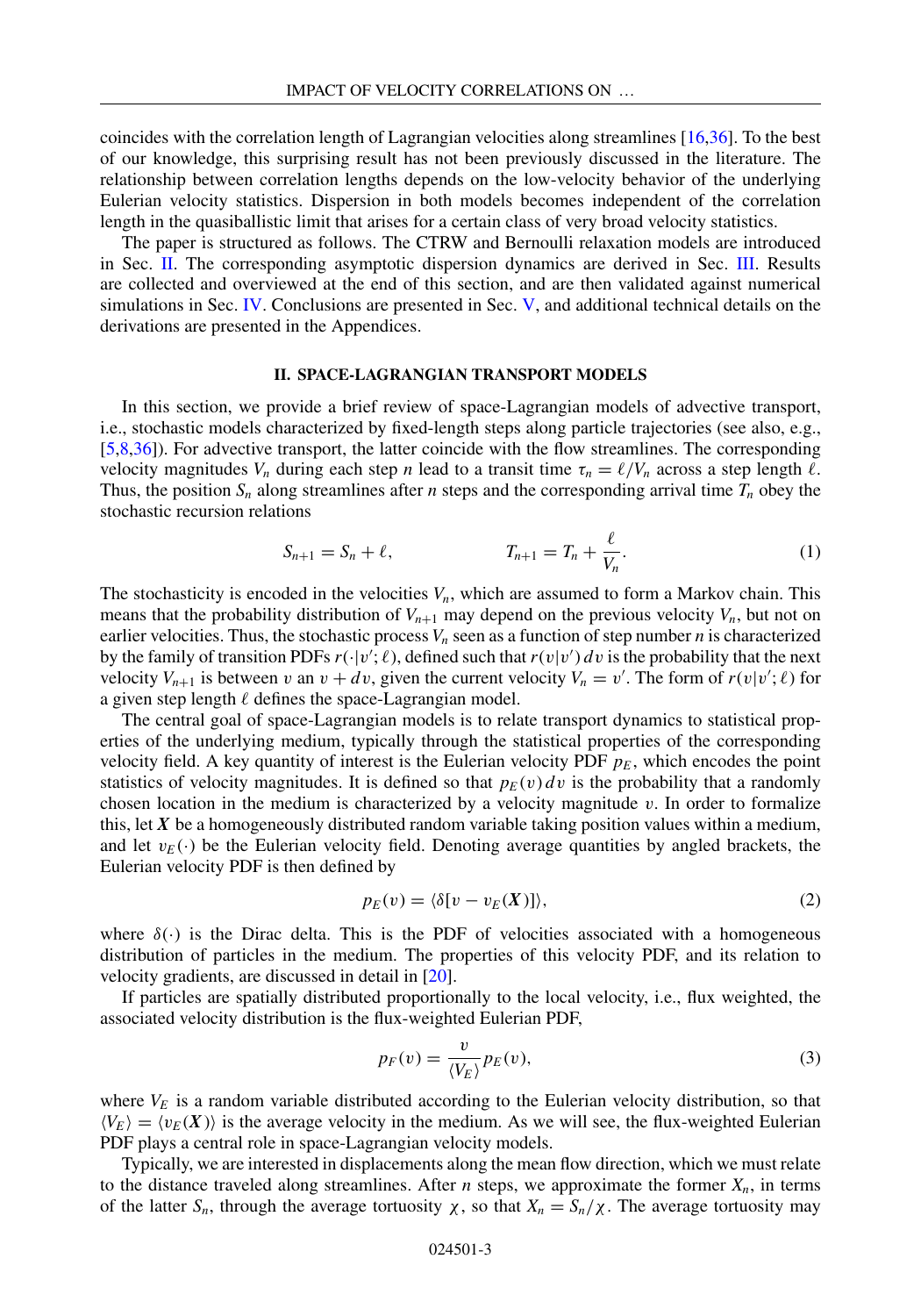be obtained in terms of flow properties only. Writing  $V<sub>E</sub>$  for a vector random variable distributed according to the distribution of vectorial Eulerian velocities, with magnitude  $V_E$  and an orientation along the mean flow direction given by the unit vector  $n_f$ , we have [44,45]

$$
\chi = \frac{\langle V_E \rangle}{\langle V_E \cdot \mathbf{n}_f \rangle}.
$$
\n(4)

While a stochastic model allowing for variable tortuosity can be designed, the latter is typically not the main driver of variability regarding longitudinal positions. The assumption that the mean value may be used simplifies the model and reduces the necessary inputs to the Eulerian velocity PDF and velocity correlations across subsequent steps [16,20,36]. We consider an instantaneous injection at the origin  $X_0 = 0$  at time  $T_0 = 0$ . The stochastic recursion relations for particle positions along the mean flow direction after *n* steps become

$$
X_{n+1} = X_n + \frac{\ell}{\chi}, \qquad T_{n+1} = T_n + \frac{\ell}{V_n}.
$$
 (5)

The position  $X(t)$  at time *t* is then obtained as the position at the end of the last step before *t*, plus displacement according to the current velocity up to *t*. More formally, this can expressed as

$$
X(t) = X_{N(t)} + \frac{V_{N(t)}}{\chi} [t - T_{N(t)}],
$$
\n(6)

where  $N(t) = \sup_n\{n \mid T_n < t\}$  is the (stochastic) number of transitions completed by time *t*. We will now see how these concepts are particularized to obtain an uncorrelated CTRW description and a Bernoulli spatial-Markov model.

#### **A. Uncorrelated velocities: Continuous-time random walk**

We consider first a continuous-time random walk (CTRW) formulation of particle trajectories, with independent velocities across successive steps. Jumps correspond to displacements of one velocity decorrelation length  $\ell_d$  along streamlines. Note that we use the term "decorrelation length" rather than the more common "correlation length" in the context of the CTRW in order to distinguish it from the correlation length of the Bernoulli relaxation model, to be introduced below. The stochastic recursion relations defining this model are given by Eq. (1) with  $\ell = \ell_d$ , with successive velocities taken as independent (no correlation) and identically distributed. Velocities then remain constant over one spatial step, so that particle velocities are fully correlated up to the decorrelation length  $\ell_d$ , and then fully decorrelate. The recursion relations for longitudinal positions are

$$
X_{n+1} = X_n + \frac{\ell_d}{\chi}, \qquad T_{n+1} = T_n + \frac{\ell_d}{V_n}.
$$
 (7)

Assuming ergodicity, in the sense that the statistical properties of velocities along each streamline match the velocity statistics across the spatial domain, along with incompressibility, so that additional retention effects do not arise, the appropriate distribution of the velocities  $V_n$  in order to reflect the underlying flow statistics is the flux-weighted Eulerian PDF  $p_F$  of Eq. (3) (see, e.g., [20,36]). To understand why, note that the amount of distance traveled by a particle in a given time window is proportional to the velocity *v*. The probability of a particle having velocity *v* after crossing  $\ell_d$  in a given time is thus proportional to *v*, that is, flux weighted. In particular, the average of the time  $\tau_n$ needed to complete the *n*th transition is then independent of *n* and given by

$$
\langle \tau \rangle = \langle \tau_n \rangle = \left\langle \frac{\ell_d}{V_n} \right\rangle = \ell_d \int_0^\infty dv \, v^{-1} p_F(v) = \frac{\ell_d}{\langle V_E \rangle},\tag{8}
$$

which recovers the correct Eulerian mean velocity associated with the mean transition time. Correspondingly, the transition PDF for the spatial velocity process is

$$
r(v|v'; \ell_d) = p_F(v),\tag{9}
$$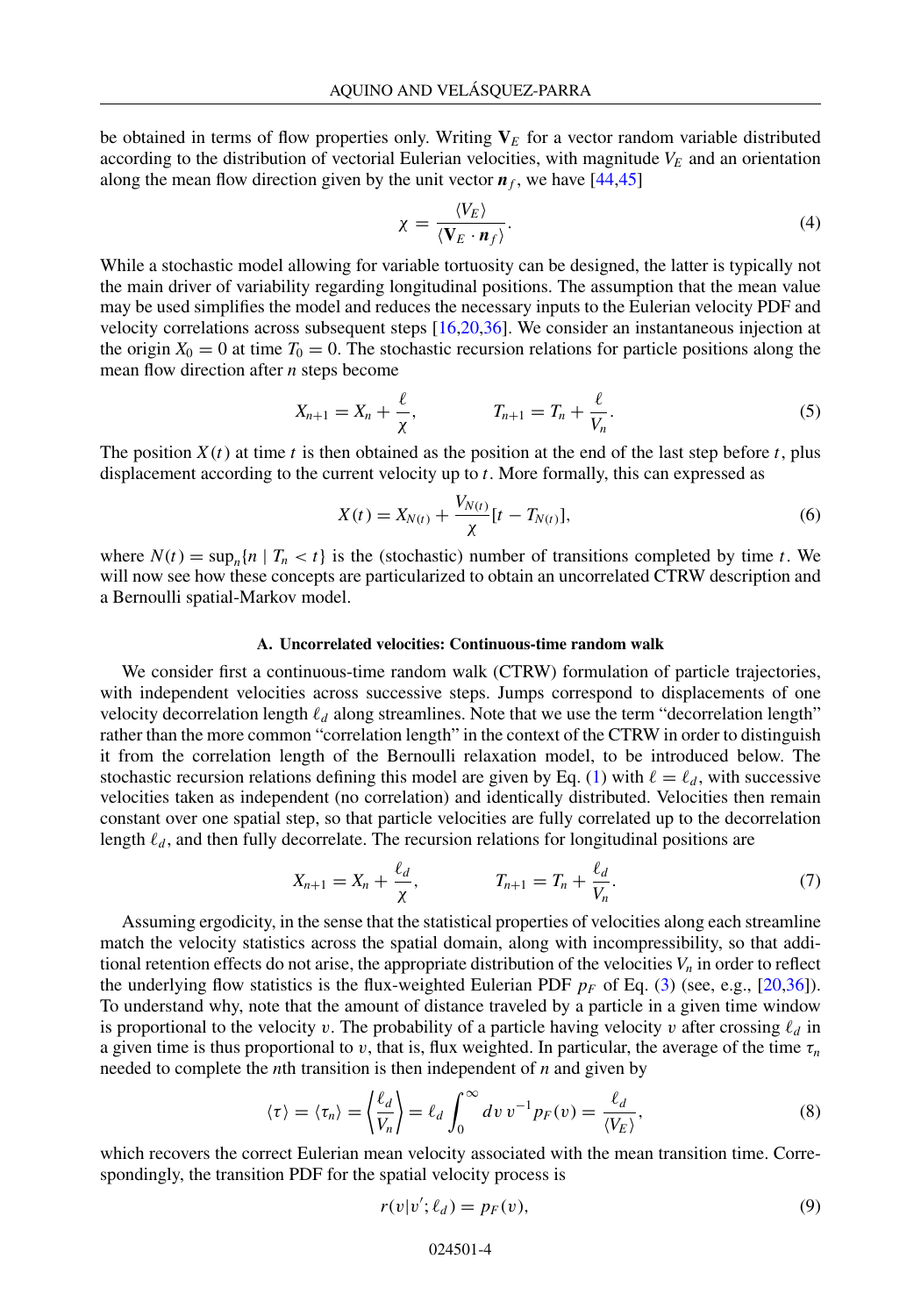independent of the velocity  $v'$  in the previous step. These considerations hold for steps  $n \geq 1$ . The distribution of initial velocities  $V_0$  is determined by the initial solute configuration. For simplicity, we take the initial condition as flux weighted, so that  $V_n$  has the same distribution for all  $n \geq 0$ .

The CTRW description may also be recast in terms of the statistics of crossing times  $\tau_n = \ell_d/V_n$ associated with a correlation length, rather than the statistics of velocity. Let  $\psi$  be the PDF of each independent and identically distributed  $\tau_n$ , that is,  $\psi(t) dt$  is the probability that a step has a duration between *t* and  $t + dt$ . In order for the two descriptions to be equivalent, we must have  $|\psi(t) dt| = |p_F(v) dv|$  under the transformation of variables  $t = \ell_d/v$ , yielding [36]

$$
\psi(t) = \frac{\ell_d \langle \tau \rangle}{t^3} p_E \left( \frac{\ell_d}{t} \right). \tag{10}
$$

Note that  $\langle \tau \rangle = \int_0^\infty dt \, t \psi(t) = \ell_d / \langle V_E \rangle$ , in agreement with Eq. (8), and

$$
\langle \tau^2 \rangle = \frac{\ell_d^2 \langle V_E^{-1} \rangle}{\langle V_E \rangle}.
$$
\n(11)

Thus, the second moment is finite if and only if  $\langle V_E^{-1} \rangle$  is finite.

#### **B. Correlated velocities: Bernoulli relaxation process**

For length scales below the decorrelation length, successive velocities are correlated, and a model involving correlations is necessary to describe transport at those scales. We will consider here the simplest such model, where velocities in space form a Markov process characterized by a constant probability of decorrelation  $1/\ell_c$  per unit distance. In other words, the correlation structure along streamlines is exponential, with a mean correlation length  $\ell_c$ . This Markov process is called Bernoulli relaxation [16,20,36]. For the discrete recursion relations for longitudinal position in terms of finite steps  $\Delta s$ , we write

$$
X_{n+1} = X_n + \frac{\Delta s}{\chi}, \qquad T_{n+1} = T_n + \frac{\Delta s}{V_n}, \qquad (12)
$$

where now successive velocities are not independent but form a Markov chain.

The transition PDFs characterizing the Markov chain, that is, the probability of velocity  $V_{n+1} = v$ given  $V_n = v'$ , are given independently of *n* by

$$
r(v|v';\Delta s) = e^{-\Delta s/\ell_c} \delta(v-v') + [1 - e^{-\Delta s/\ell_c}] p_F(v), \tag{13}
$$

that is, the velocity remains the same with probability  $\exp(-\Delta s/\ell_c)$ , while otherwise a new velocity is sampled from the equilibrium PDF, which is given by the flux-weighted Eulerian PDF (3) as before. This formulation recovers the continuous Bernoulli process in the limit of  $\Delta s \to 0$  or, in practice, for  $\Delta s \ll \ell_c$ . Thus, while for the uncorrelated CTRW the spatial step was equal to the decorrelation length  $\ell_d$ , here the spatial step  $\Delta s$  is an arbitrary discretization used to resolve distances below the correlation length *c*.

As for the (uncorrelated) CTRW, we focus on the case of a flux-weighted initial condition. The transit-time PDF across a correlation length  $\ell_c$  is then given in Laplace space by [20,36]

$$
\tilde{\psi}_B(\lambda) = \int_0^\infty dv \, \frac{p_F(v)}{1 + \ell_c \lambda/v}.\tag{14}
$$

Here and throughout, we denote Laplace transforms with respect to time by a tilde, and the corresponding Laplace variable by  $\lambda$ . Note that  $\psi_B$  differs from the transit-time PDF  $\psi$  of the CTRW even for  $\ell_d = \ell_c$  because there is now a nonzero probability of particle velocities changing before, or not changing after, traversing a correlation length. Denoting the random time to cross a correlation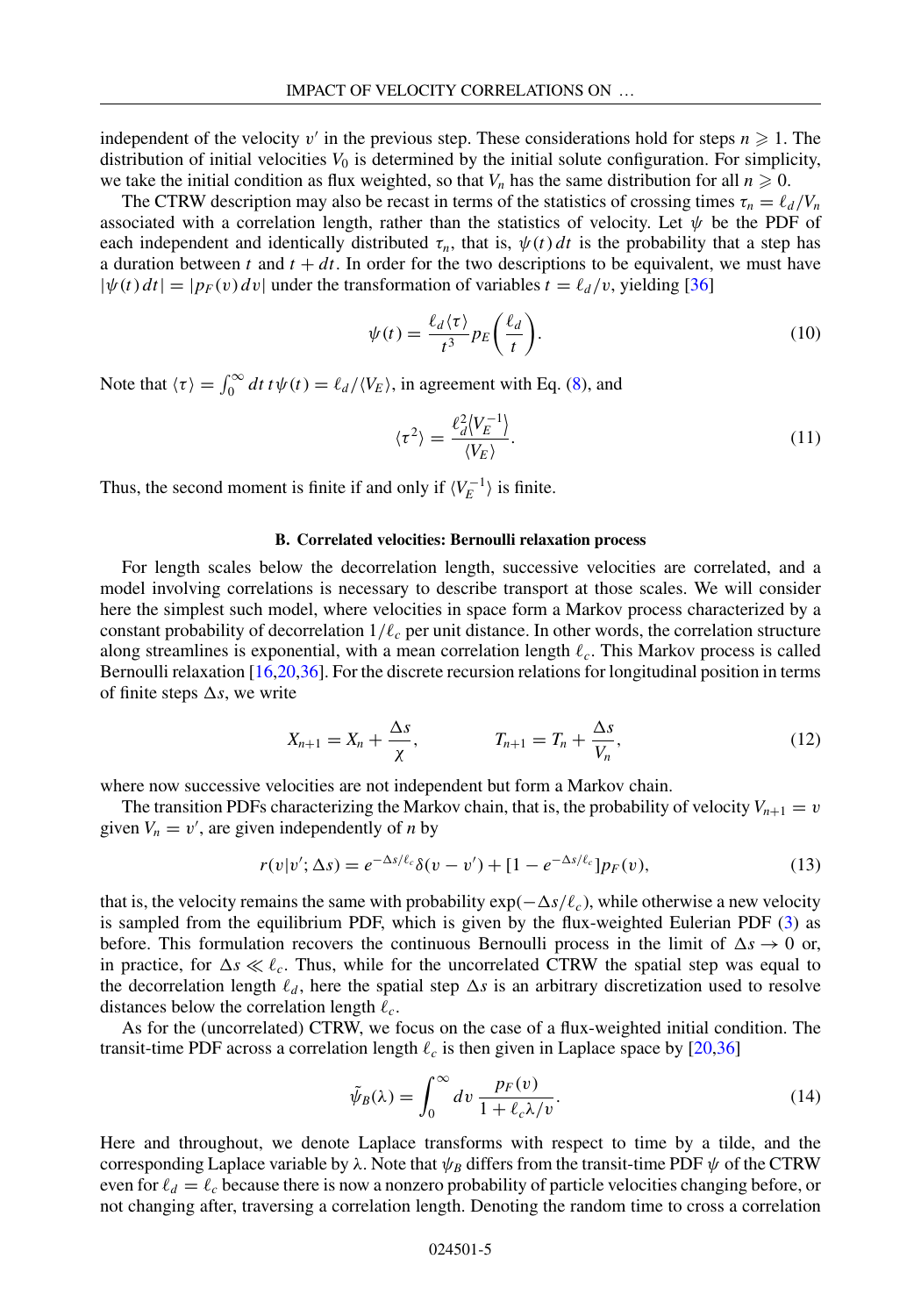length  $\ell_c$  by  $\tau_B$ , we find, using  $d\tilde{\psi}_B(\lambda)/d\lambda|_{\lambda=0} = -\langle \tau_B \rangle$  and integration by parts,

$$
\langle \tau_B \rangle = \frac{\ell_c}{\langle V_E \rangle}.\tag{15}
$$

As expected, this result is equivalent to that for a CTRW with  $\ell_d = \ell_c$  [see Eq. (8)]. However, the second moment of the transit times differs from that of Eq. (11) with  $\ell_d = \ell_c$ . It is given, when  $\langle V_E^{-1} \rangle$  is finite, by

$$
\langle \tau_B^2 \rangle = \frac{2\ell_c^2 \langle V_E^{-1} \rangle}{\langle V_E \rangle},\tag{16}
$$

which is exactly twice the CTRW value for the same Eulerian velocity distribution and  $\ell_d = \ell_c$ . As before, if  $\langle V_E^{-1} \rangle$  diverges, so does  $\langle \tau_B^2 \rangle$ , and transport is anomalous. If  $\langle V_E^{-1} \rangle$  is finite, this means that the Bernoulli relaxation process leads to larger variability in crossing times.

#### **III. DISPERSION**

We will now use these formulations to compute late-time longitudinal dispersion. Longitudinal dispersion  $\sigma^2(t)$  is defined as the variance of particle positions *X*(*t*) as a function of time *t*, that is,

$$
\sigma^{2}(t) = \langle X^{2}(t) \rangle - \langle X(t) \rangle^{2}.
$$
\n(17)

Because the displacement in a given step is always  $\ell_d/\chi$  for the CTRW and  $\Delta s/\chi$  for the Bernoulli relaxation model, when computing late-time dispersion we can approximate  $X(t) \approx X_{N(t)}$  [see Eq. (6)]. For the correlated model, this approximation becomes exact at all times in the limit of small step  $\Delta s$ . However, for the CTRW model, interpolation of particle positions between steps according to Eq. (6) is necessary in order to capture early-time dispersion. Indeed, for small times *t* compared to the mean transit time, few transitions have occurred, so that most particles retain the initial velocity  $V_0$ , and  $X(t) \approx V_0 t$ . Thus,

$$
\sigma^2(t) \approx \sigma_{V_0}^2 t^2, \tag{18}
$$

where  $\sigma_{V_0}^2 = \langle V_0^2 \rangle - \langle V_0 \rangle^2$ , i.e., dispersion is ballistic at early times and determined by the variance of the initial velocity distribution. For a flux-weighted initial condition, the initial velocity  $V_0$  is distributed according to the flux-weighted Eulerian PDF. Using the definition of the latter, Eq. (3), we then have

$$
\sigma_{V_0}^2 = \left(\frac{\langle V_E^3 \rangle}{\langle V_E \rangle^3} - \frac{\langle V_E^2 \rangle^2}{\langle V_E \rangle^4}\right) \langle V_E \rangle^2.
$$
\n(19)

Depending on the underlying velocity statistics, the late-time behavior of dispersion may be Fickian  $[\sigma^2(t) \propto t]$  or non-Fickian, more specifically superdiffusive  $[\sigma^2(t)$  growing faster than *t*] [36]. The precise behavior depends on the velocity correlation structure. In what follows, we will employ two different quantitative approaches for the cases without and with correlations between subsequent steps. The results for the asymptotic scaling behavior are collected in Table I at the end of this section.

#### **A. Continuous-time random walk**

We now provide derivations of asymptotic dispersion for the CTRW considered here, relying on the fact that the step size  $\ell_d$  is deterministic and time independent. For similar derivations of the relationship between dispersion and transit-time distribution accounting for distributed step sizes with finite and positive mean and variance, we refer the reader to [41,42]. For a treatment of dispersion in terms of the velocity correlation structure, see [36].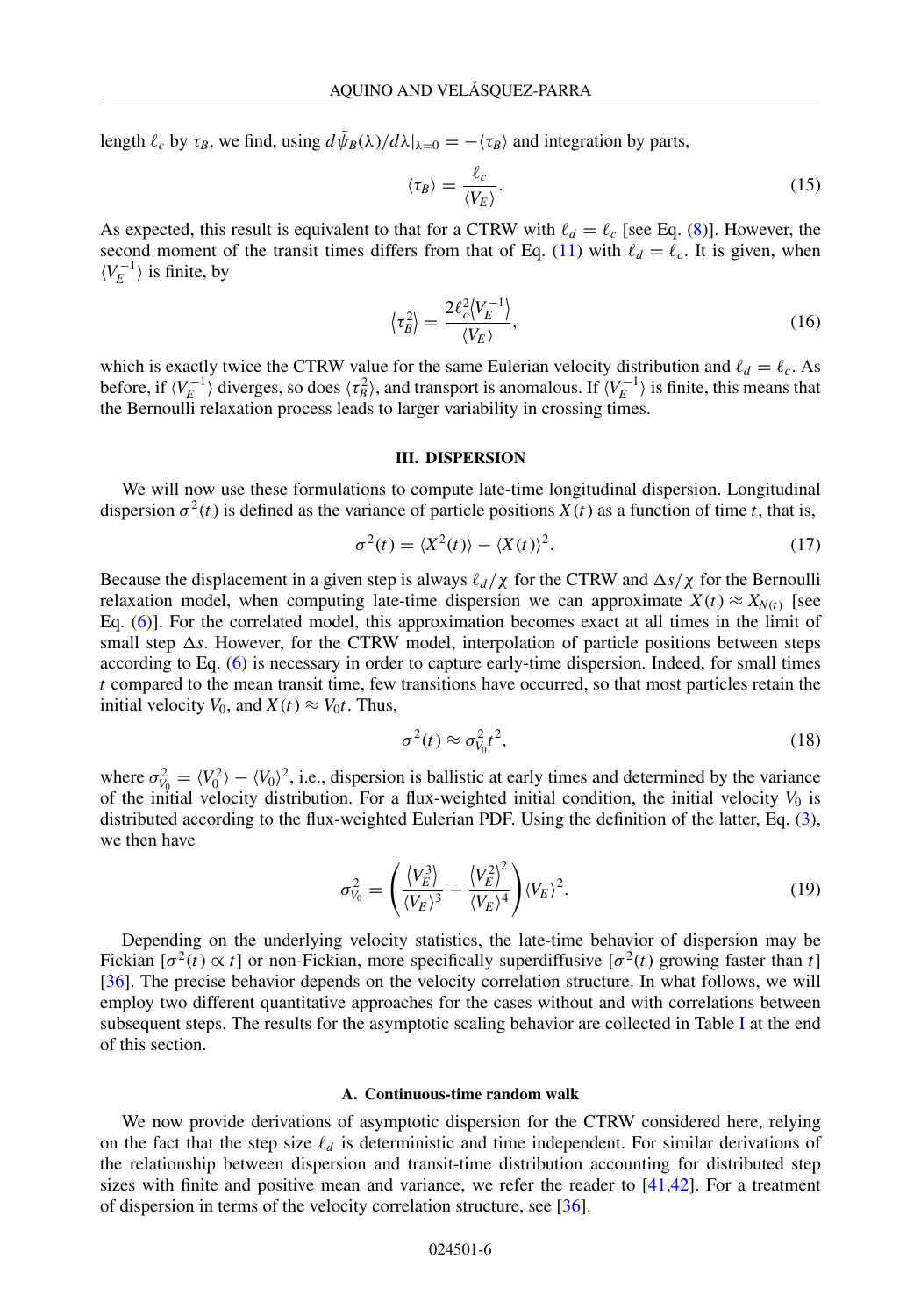TABLE I. Asymptotic dispersion, associated with different Eulerian velocity PDFs, for the CTRW and Bernoulli relaxation models. The first column describes the scaling behavior of the Eulerian velocity PDF  $p_E(v)$  at low velocities *v*; the second lists the qualitative type of asymptotic dispersion; the third shows the asymptotic scaling form of dispersion  $\sigma^2(t)$ ; and the final two columns list the corresponding equations.

| Eulerian PDF at<br>low velocities $v$     | Type                            | Temporal<br>scaling     | Eqs.<br>(CTRW) | Eqs.<br>(Bernoulli) |
|-------------------------------------------|---------------------------------|-------------------------|----------------|---------------------|
| Finite $\langle V_F^{-1} \rangle$         | Fickian                         | $\sim_t$                | (29)           | (53)                |
| $\sim v^{0}$                              | Superdiffusive (quasi-Fickian)  | $\sim_t \ln t$          | (39), (44)     | (60), (63)          |
| $\sim v^{\alpha}$ , $-1 < \alpha < 0$     | Superdiffusive (power law)      | $t^{1+ \alpha }$        | (34)           | (57)                |
| $\sim v^{-1} \ln^{-1-\alpha}, \alpha > 0$ | Superdiffusive (quasiballistic) | $t^2 \ln^{-1-\alpha} t$ | (48)           | (67)                |

As discussed above, in order to compute asymptotic dispersion for the CTRW, it suffices to assume that particles wait at a turning point for the duration  $\tau_n$  of each step, and then transition instantaneously to  $X_{n+1} = X_n + \ell$  at time  $T_{n+1}$ . The position as a function of time for the CTRW may then be approximated as

$$
X(t) \approx X_{N(t)} = \chi^{-1} \ell_d N(t), \qquad (20)
$$

so that, according to Eq. (17),

$$
\sigma^2(t) \approx \chi^{-2} \ell_d^2 \sigma_N^2(t),\tag{21}
$$

where  $\sigma_N^2(t) = \langle N^2(t) \rangle - \langle N(t) \rangle^2$  is the variance of the number of steps  $N(t)$  completed by time *t*. This result simply states that, since there is no variability in the spatial steps, the variability in positions is controlled by the variability in number of steps by a given time. As shown in Appendix A, the Laplace transforms of the relevant moments can be expressed exactly in terms of the transit-time PDF as

$$
\langle \tilde{N}(\lambda) \rangle = \frac{\lambda^{-1} \tilde{\psi}(\lambda)}{1 - \tilde{\psi}(\lambda)},
$$
\n(22a)

$$
\langle \widetilde{N^2}(\lambda) \rangle = \frac{\widetilde{\psi}(\lambda)}{\lambda} \frac{1 + \widetilde{\psi}(\lambda)}{[1 - \widetilde{\psi}(\lambda)]^2}.
$$
 (22b)

In order to obtain the late-time behavior of these moments, we consider the small-λ (large-time) expansion of  $\psi(\lambda)$ . The large-time limit is controlled by low velocities. Consider a Eulerian velocity PDF such that, for low velocities,  $p_E(v) \propto v^{\alpha}$  for some power-law exponent  $\alpha$ . According to Eq. (10), the transit times have a large-time tail  $\propto t^{-3-\alpha}$ . The Laplace expansion of the transit times is therefore

$$
\tilde{\psi}(\lambda) \approx 1 - \langle \tau \rangle \lambda + \frac{(t_{\beta}\lambda)^{\beta}}{\Gamma(\beta + 1)},\tag{23}
$$

where  $\beta = \min\{2, 2 + \alpha\}$  and  $\Gamma(\cdot)$  is the gamma function. If the variance of the waiting times (or, equivalently, their second moment) is finite, which happens for  $\alpha > 0$ , then  $\beta = 2$  and  $t_2 = \sqrt{\langle \tau^2 \rangle}$ . Otherwise,  $t_\beta$  is a characteristic timescale such that, for large  $t \gg \langle \tau \rangle$ ,

$$
\psi(t) \approx \frac{\sin(|\beta|\pi)}{\pi} t_{\beta}^{\beta} t^{-1-\beta}.
$$
\n(24)

For a general discussion of the Laplace transform of heavy-tailed PDFs, see, e.g., [46,47]. Integrability of the velocity PDF near  $v = 0$  requires  $\alpha > -1$ , so that we have  $1 < \beta < 2$ . Therefore, as expected, the mean waiting time is always finite; it is given by  $\langle \tau \rangle = \ell_d / \langle V_E \rangle$  as already discussed [see Eq. (8)]. Note that additional corrections occur in the Laplace expansion when  $\alpha = 0$  and  $\psi(t) \propto t^{-3}$ . The exact nature of the corrections depends on the velocity distribution. Additional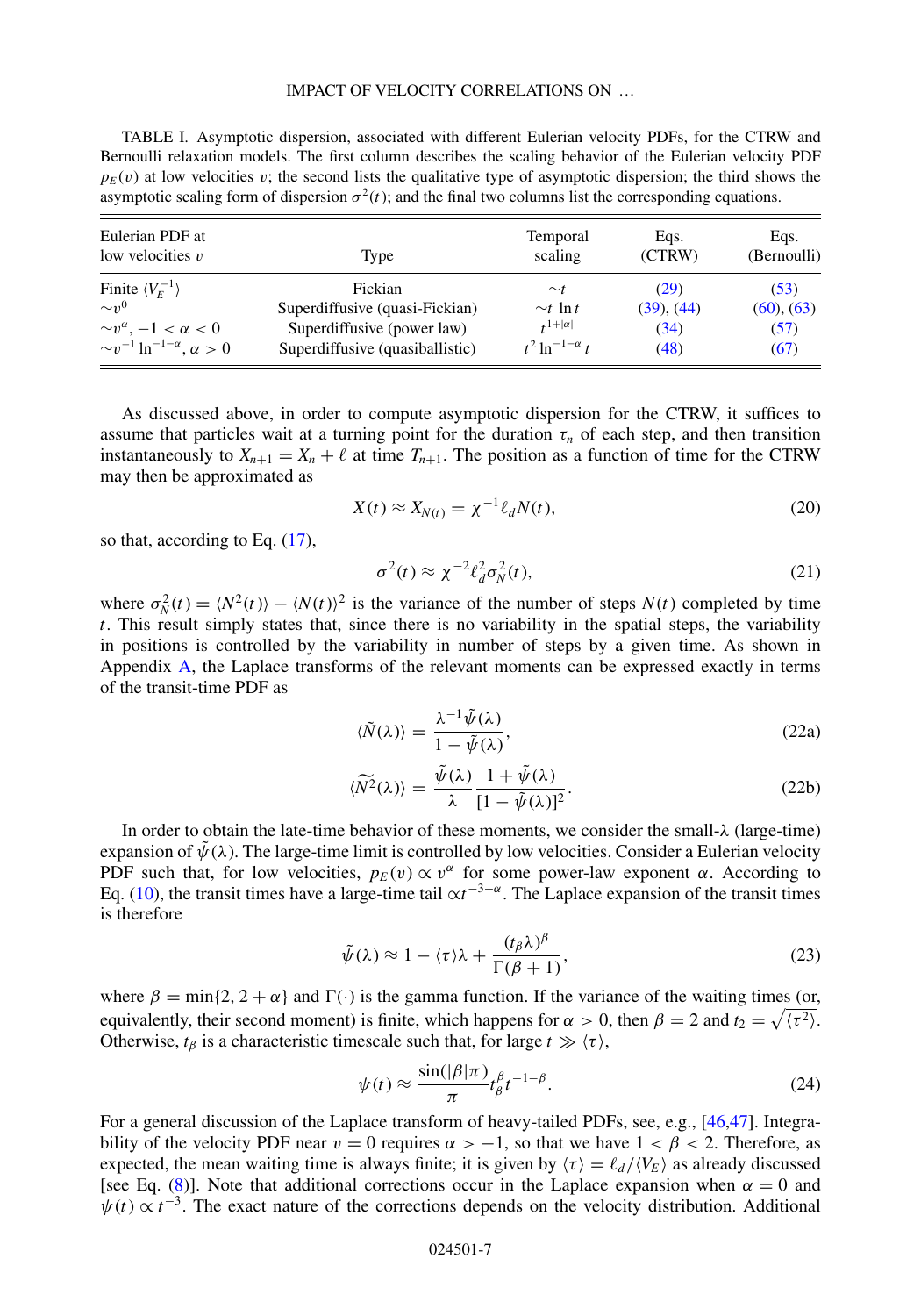corrections also appear if the behavior of  $p_E(v)$  is not a pure power law near  $v = 0$ . We will consider explicit examples below.

Inverting the Laplace transform in Eq. (22a) for small  $\lambda$ , according to Eq. (23) for  $\tilde{\psi}(\lambda)$ , leads to

$$
\langle N(t) \rangle \approx \frac{t}{\langle \tau \rangle} + \frac{t_{\beta}^{\beta}}{\Gamma(3-\beta)\Gamma(\beta+1)\langle \tau \rangle^{2}} t^{2-\beta} - 1. \tag{25}
$$

As expected,  $\langle X(t) \rangle = \chi^{-1} \ell_d \langle N(t) \rangle \approx \langle V_E \rangle t$  to leading order in large time. For the second moment, inverting Eq. (22b) results in

$$
\langle N^2(t)\rangle \approx \frac{t^2}{\langle \tau\rangle^2} + \frac{4t^\beta_\beta}{\Gamma(4-\beta)\Gamma(\beta+1)\langle \tau\rangle^3}t^{3-\beta} - \frac{3t}{\langle \tau\rangle}.\tag{26}
$$

These results lead, according to Eq.  $(21)$ , to the late-time dispersion

$$
\sigma^{2}(t) \approx \frac{\ell_{d}^{2}}{\chi^{2}(\tau)} \left( \frac{2t_{\beta}^{\beta}}{\beta \Gamma(4-\beta)\Gamma(\beta-1)(\tau)^{2}} t^{3-\beta} - t \right). \tag{27}
$$

Note how the leading-order contribution, which would be  $\alpha t^2$  (i.e., ballistic), cancels out between the second moment and the square of the mean. This phenomenon is characteristic of dispersion in space-Lagrangian models.

#### *1. Fickian dispersion*

Consider now the case  $\alpha > 0$ , for which, as discussed, the transit times have a finite variance. In that case,  $\beta = 2$ , and Eq. (27) becomes

$$
\sigma^2(t) \approx \frac{\ell_d^2}{\chi^2(\tau)} \left(\frac{\langle \tau^2 \rangle}{\langle \tau \rangle^2} - 1\right) t.
$$
 (28)

Using Eqs.  $(8)$  and  $(11)$ , this becomes, in terms of Eulerian velocity moments,

$$
\sigma^2(t) \approx \frac{\ell_d \langle V_E \rangle}{\chi^2} \left( \langle V_E^{-1} \rangle \langle V_E \rangle - 1 \right) t. \tag{29}
$$

Dispersion is thus Fickian, i.e., proportional to *t* as for regular diffusion. Note that this result is independent of the existence of non-power-law behavior of  $p_E(v)$  near  $v = 0$ , so long as  $\langle V_E^{-1} \rangle$ , and therefore  $\langle \tau^2 \rangle$ , is finite.

#### *2. Superdiffusion*

For  $-1 < \alpha < 0$ , so that  $1 < \beta = 2 + \alpha < 2$ , the transit times have an infinite variance. This means that larger and larger variability in the waiting times is sampled as time increases [1,46]. The physical origin of this large variability is a strong preponderance of arbitrarily small velocities compared to the mean, corresponding to arbitrarily long times to cross a decorrelation length, over which velocities persist. For  $\alpha \leq 0$ , the relative importance of such velocities is sufficient to avoid convergence of the second moment of transit times. In this case, Eq.  $(27)$  yields the late-time behavior

$$
\sigma^2(t) \approx \frac{2\ell_d^2}{\chi^2 \langle \tau \rangle^3} \frac{t_\beta^\beta}{\beta \Gamma(4-\beta)\Gamma(\beta-1)} t^{3-\beta}.
$$
 (30)

We now write the low-velocity behavior of the Eulerian PDF as

$$
p_E(v) \approx \frac{c_\alpha}{\langle V_E \rangle} \left(\frac{v}{\langle V_E \rangle}\right)^\alpha, \tag{31}
$$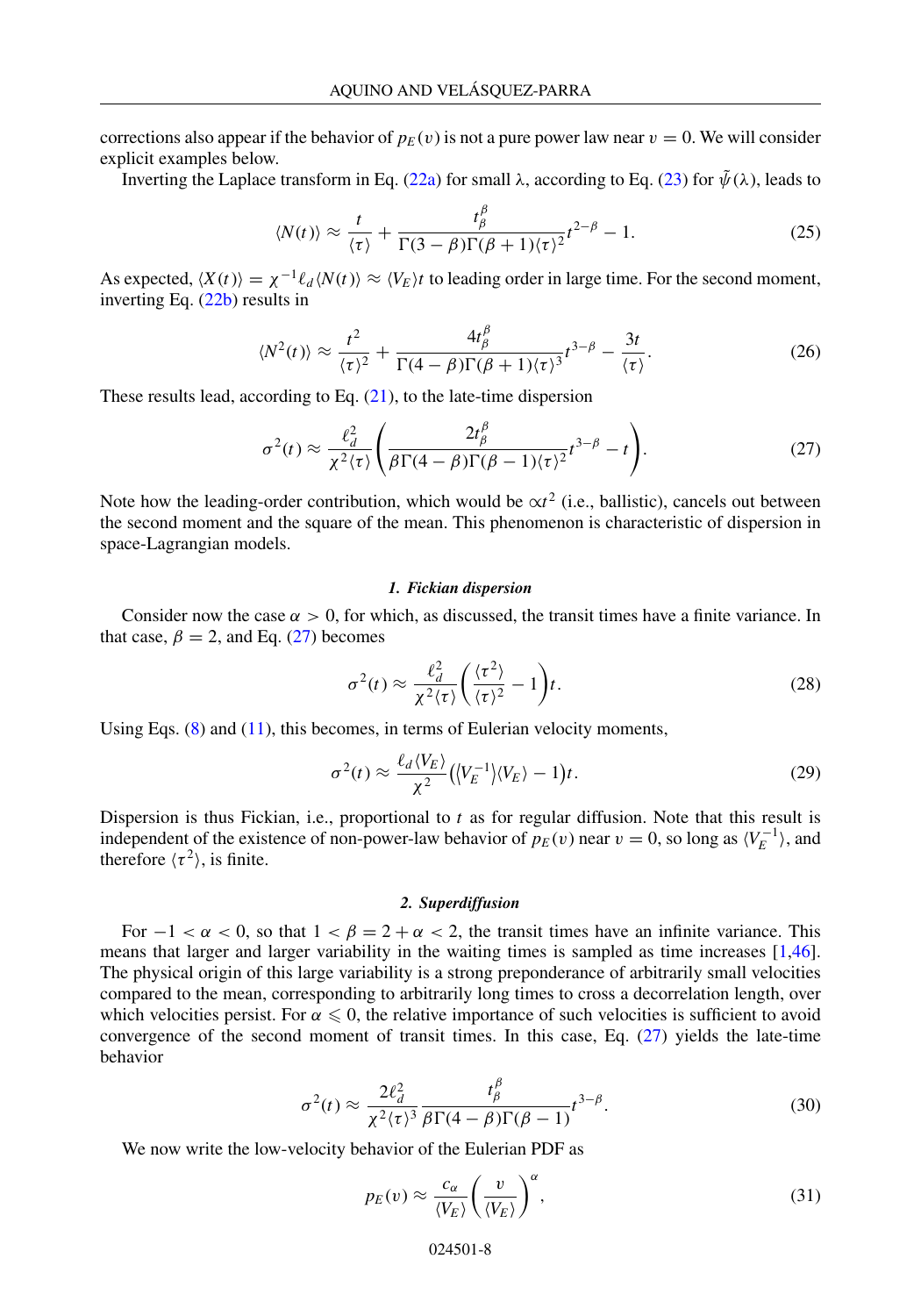for some dimensionless coefficient  $c_{\alpha} > 0$ . Note that any Eulerian PDF behaving as a power law near the origin can be expressed in this manner. The exponent  $\alpha$  and the leading coefficient  $c_{\alpha}$ determine the value of the characteristic time *t*<sup>β</sup> , which impacts asymptotic dispersion according to Eq. (30). Indeed, according to Eq. (10), we have the transit-time PDF

$$
\psi_B(t) \approx \frac{c_\alpha}{\langle \tau \rangle} \left(\frac{t}{\langle \tau \rangle}\right)^{-(3-|\alpha|)},\tag{32}
$$

and, using Eq. (24), we obtain

$$
t_{\beta} = \left[\frac{c_{\alpha}\pi}{\sin(|\alpha|\pi)}\right]^{1/\beta} \langle \tau \rangle.
$$
 (33)

Substituting in Eq. (30) for dispersion and using the reflection identity  $\Gamma(z)\Gamma(1-z) = \pi / \sin(\pi z)$ for arbitrary noninteger *z*, we obtain, in terms of Eulerian velocity properties,

$$
\sigma^{2}(t) \approx \frac{2c_{\alpha} \ell_{d}^{1-|\alpha|} \langle V_{E} \rangle^{1+|\alpha|}}{(2-|\alpha|)(1+|\alpha|)|\alpha|\chi^{2}} t^{1+|\alpha|}.
$$
\n(34)

This corresponds to superdiffusive behavior, with dispersion growing as a power of time (strictly) between 1 and 2.

The edge case  $\alpha = 0$  must be treated separately. First, consider the exponential Eulerian PDF

$$
p_E(v) = \frac{e^{-v/\langle V_E \rangle}}{\langle V_E \rangle},\tag{35}
$$

which, according to Eq.  $(10)$ , corresponds to the transit-time PDF

$$
\psi(t) = \frac{\langle \tau \rangle^2}{t^3} e^{-\langle \tau \rangle / t}.
$$
\n(36)

This has Laplace transform

$$
\tilde{\psi}(\lambda) = 2\langle \tau \rangle \lambda K_2(2\sqrt{\langle \tau \rangle \lambda}),\tag{37}
$$

where  $K_2$  is the modified Bessel function of the second kind. For small  $\lambda \ll 1/\langle \tau \rangle$ ,

$$
\tilde{\psi}(\lambda) \approx 1 - \langle \tau \rangle \lambda - \frac{(\langle \tau \rangle \lambda)^2}{2} \ln \left( e^{2\gamma_E - 3/2} \langle \tau \rangle \lambda \right),\tag{38}
$$

where  $\gamma_E \approx 0.577$  is the Euler-Mascheroni constant. Using Eqs. (21) and (22) as before, we obtain

$$
\sigma^2(t) \approx \frac{\ell_d \langle V_E \rangle}{\chi^2} t \ln \left( \frac{\langle V_E \rangle t}{e^{\gamma_E + 3/2} \ell_d} \right). \tag{39}
$$

We note that multiplying the argument of the logarithm by a positive dimensionless constant does not affect the asymptotics at sufficiently late times, but may provide better estimates at earlier times. When the full analytical Laplace transform of the transit-time PDF is known, a constant that provides good results at earlier times may sometimes be found analytically, which is the case here.

Next, we consider a more general class of Eulerian PDFs scaling as ∼*v*<sup>0</sup>, such that, for low velocities  $v \ll \langle V_E \rangle$  compared to the mean velocity,

$$
p_E(v) \approx \frac{c_1}{\langle V_E \rangle} \left[ 1 - \left( 1 + \ln \left[ \frac{c_3 v}{\langle V_E \rangle} \right] \right) \frac{c_2 v}{\langle V_E \rangle} \right] \tag{40}
$$

for dimensionless coefficients  $c_1, c_2, c_3 > 0$ . This form arises as an approximation for the Eulerian PDF of saturated flow in 2*d* porous media [43], as discussed in more detail in Sec. IV B. According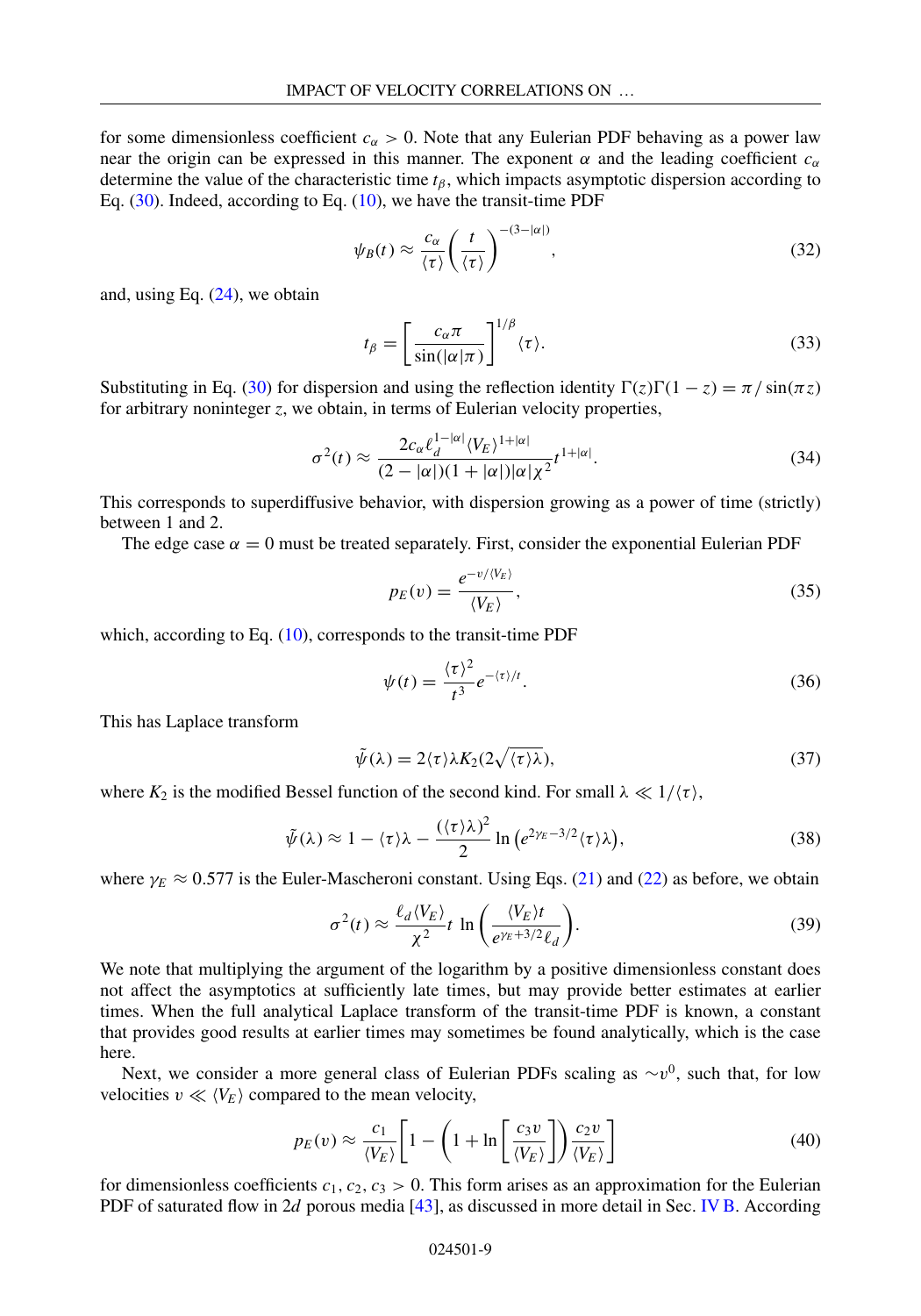to Eq. (10), we then have, for large times  $t \gg \langle \tau \rangle$ ,

$$
\psi(t) \approx \frac{c_1 \langle \tau \rangle^2}{t^3} \bigg[ e^{-c_2 \langle \tau \rangle / t} + \frac{c_2 \langle \tau \rangle}{t} \ln \left( \frac{t}{c_3 \langle \tau \rangle} \right) \bigg]. \tag{41}
$$

As for the exponential Eulerian PDF,  $\langle V_E^{-1} \rangle$  diverges, so that  $\langle \tau^2 \rangle$  also diverges. The logarithmic term multiplied by  $t^2$  is integrable at infinity, and therefore its Laplace expansion is a regular power series through second order in small λ. Since we know the zeroth-order term in the expansion of  $\tilde{\psi}(\lambda)$ , which is unity by normalization, and the coefficient of the first-order term, which is the mean time  $\langle \tau \rangle$ , the next leading term corresponding to the infinite second moment of this distribution must arise from the exponential term in parentheses. Indeed, the Laplace transform of  $c_1 \langle \tau \rangle^2 t^{-3} \exp(-c_2 \langle \tau \rangle /t)$  is, similarly to the exponential case treated above, given by

$$
\frac{2c_1\langle\tau\rangle\lambda K_2(2\sqrt{c_2\langle\tau\rangle\lambda})}{c_2} \approx \frac{c_1}{c_2^2} - \frac{c_1\langle\tau\rangle\lambda}{c_2} - \frac{c_1(\langle\tau\rangle\lambda)^2}{2}\ln\left(c_2e^{2\gamma_E-3/2}\langle\tau\rangle\lambda\right),\tag{42}
$$

where the approximation holds for small  $\lambda \ll 1/\langle \tau \rangle$ . We thus conclude that

$$
\tilde{\psi}(\lambda) \approx 1 - \langle \tau \rangle \lambda - \frac{c_1(\langle \tau \rangle \lambda)^2}{2} \ln(\langle \tau \rangle \lambda). \tag{43}
$$

Note that in this case the factor inside the logarithm cannot be accurately determined without knowledge of the full form of the Eulerian PDF. However, it does not affect late-time dispersion, but only the onset of the scaling behavior. Using the same techniques as before, we find the leading-order dispersion behavior

$$
\sigma^2(t) \approx \frac{c_1 \ell_d \langle V_E \rangle}{\chi^2} t \ln \left( \frac{\langle V_E \rangle t}{\ell_d} \right). \tag{44}
$$

In particular, this derivation shows that, for a Eulerian PDF behaving like  $c_1(1 + c_2\nu/\langle V_E \rangle)/\langle V_E \rangle$ near the origin, logarithmic corrections to the contributions linear in  $\nu$  and the value of  $c_2$  do not affect asymptotic dispersion. In other words, the *t* ln *t* scaling behavior of dispersion for Eulerian PDFs behaving as  $\sim v^0$  near the origin is robust and not limited to the exponential PDF. Note also that the result for the latter, Eq. (39), is recovered by setting  $c_1 = 1$ , up to the factor inside the logarithm as explained above.

When in the same advective transport problem just discussed the flow is unsaturated, the lowvelocity behavior of the Eulerian PDF can instead be approximated by [43]

$$
p_E(v) \approx c_\alpha v^{-1} \ln^{-1-\alpha}(v_c/v),\tag{45}
$$

for small velocities compared to a characteristic velocity  $v_c$ . Here,  $c_\alpha > 0$  is a dimensionless coefficient and  $\alpha > 0$  is related to the tailing of the PDF of dead-end (i.e., regions of low liquid flow velocity) area sizes,  $p_A(A) \propto A^{-1-\alpha/2}$ , as discussed in more detail in Sec. IV B. Note that the logarithmic factor renders the PDF integrable near the origin. In this case, for large times compared to  $t_d = \ell_d/v_c$ , the large-time tailing behavior of the transit time PDF is, according to Eq. (10),

$$
\psi(t) \approx c_{\alpha} \langle \tau \rangle t^{-2} \ln^{-1-\alpha}(t/t_d),\tag{46}
$$

and the corresponding Laplace transform for small  $\lambda \ll 1/t_d$  is

$$
\tilde{\psi}(\lambda) \approx 1 - \langle \tau \rangle \lambda \left[ 1 - \frac{c_{\alpha}}{\alpha} \ln^{-\alpha} \left( \frac{1}{t_d \lambda} \right) - c_{\alpha} \frac{1 + \alpha \gamma_E}{\alpha} \ln^{-1-\alpha} \left( \frac{1}{t_d \lambda} \right) \right],\tag{47}
$$

as shown in Appendix B. As before, the term proportional to  $\lambda$  corresponds to the (finite) mean waiting time  $\langle \tau \rangle$ . The next-order logarithmic correction is directly due to the tailing behavior; it is of lower order than  $\lambda^2$ , reflecting the nonexistence of the second moment. Finally,  $\tilde{\psi}(0) = 1$  is the unit-integral normalization condition characteristic of all PDFs. Note that, as in the previous case, the exact coefficient inside the logarithm, which does not impact asymptotic dispersion, depends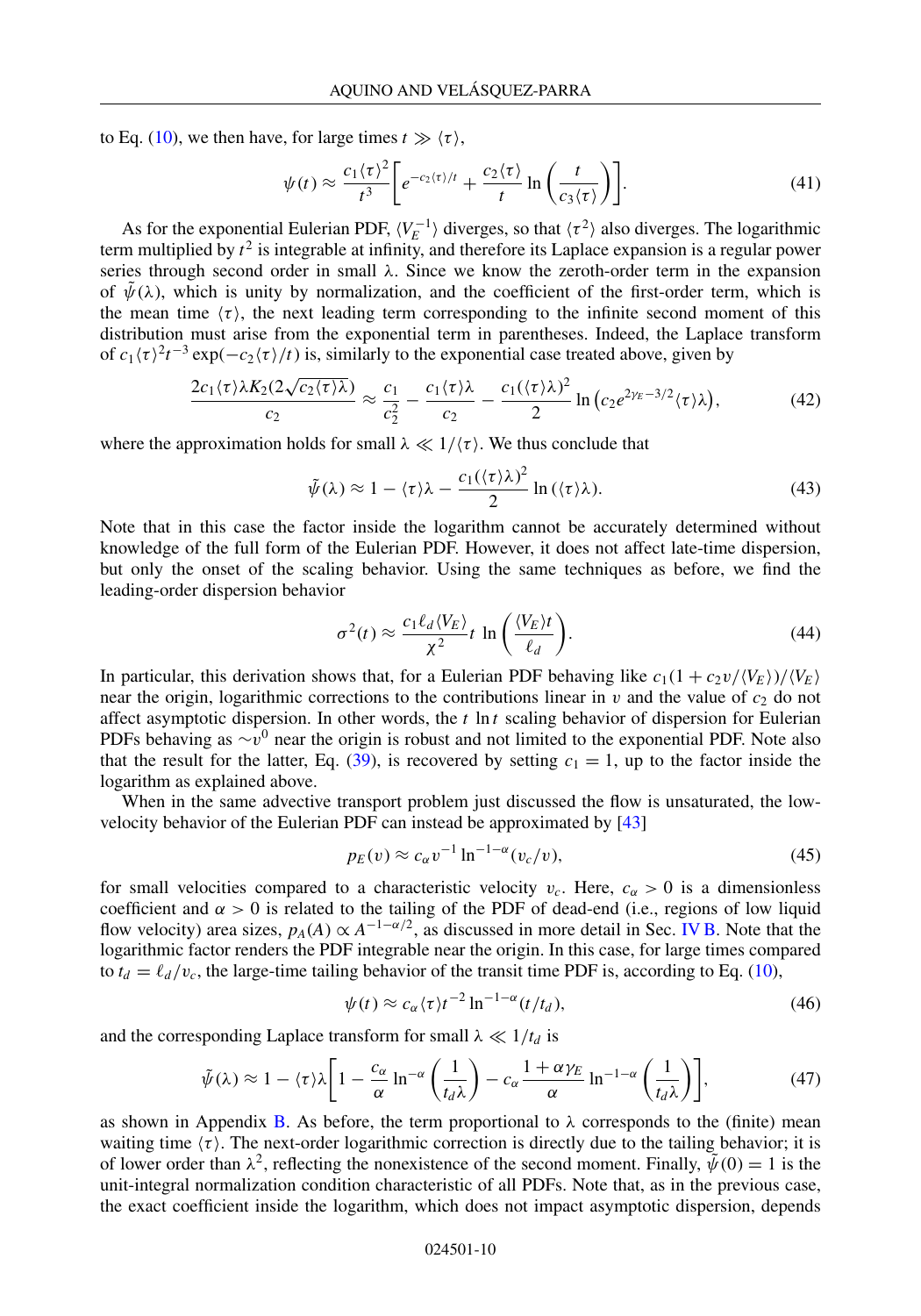on the full Eulerian PDF and cannot be accurately determined without its knowledge. As shown in Appendix  $\bf{B}$ , we have in this case

$$
\sigma^2(t) \approx \frac{c_\alpha \langle V_E \rangle^2}{\chi^2} t^2 \ln^{-1-\alpha} \left( \frac{v_d t}{\ell_d} \right). \tag{48}
$$

This result describes quasiballistic behavior; dispersion slows down compared to the ballistic  $t^2$ scaling only logarithmically. It presents the interesting feature that the asymptotic behavior is independent of the decorrelation length  $\ell_d$  since the coefficient  $v_d/\ell_d = 1/t_d$  within the logarithm does not affect dispersion at sufficiently late times  $t \gg t_d$ .

#### **B. Bernoulli relaxation**

In order to compute asymptotic dispersion under the Bernoulli model, we rely on the computation of velocity correlations. The techniques employed here follow those of [36]. We first express particle positions as a function of time as  $X(t) = \chi^{-1} \int_0^t dt' V_T(t')$ , where  $V_T$  is the time-Lagrangian velocity, that is, the velocity of Lagrangian particles along streamlines seen as a function of time. Directly computing the first and second moments, we obtain the Kubo-Green formula for advective dispersion [48]:

$$
\frac{\chi^2 \sigma^2(t)}{\ell_c^2} = I_2(t) - I_1^2(t),\tag{49}
$$

where

$$
I_1(t) = \ell_c^{-1} \int_0^t dt' \langle V_T(t') \rangle,
$$
\n(50a)

$$
I_2(t) = \ell_c^{-2} \int_0^t dt' \int_0^t dt'' \langle V_T(t')V_T(t'')\rangle.
$$
 (50b)

This means that velocity variability induces dispersion according to the correlation function of velocity fluctuations. Comparing to Eq. (21) for the CTRW, we see that dispersion in the Bernoulli relaxation model is equivalent to a CTRW with numbers of transitions by time *t* with variance  $\sigma_N^2(t) = I_2(t) - I_1^2(t).$ 

As shown in Appendix  $C$ , we have

$$
\tilde{I}_1(\lambda) = \frac{\lambda^{-1} \tilde{\psi}_B(\lambda)}{1 - \tilde{\psi}_B(\lambda)},
$$
\n(51a)

$$
\tilde{I}_2(\lambda) \approx \frac{2}{\lambda} \frac{1 - 2\langle \tau_B \rangle \lambda}{[1 - \tilde{\psi}_B(\lambda)]^2}.
$$
\n(51b)

Note that Eq. (51a) is identical to Eq. (22a) for the average number of CTRW transitions upon replacing  $\bar{\psi}(\lambda)$  by  $\bar{\psi}_B(\lambda)$ . In particular, we always have  $\langle X(t) \rangle = I_1(t) \approx \langle V_E \rangle t$  to leading order at late times  $t \gg \langle \tau_B \rangle$ , as expected. Equation (51b) should be compared to Eq. (22b). Note that this form preserves the dependency in small  $\lambda \ll 1/\langle \tau_B \rangle$  up to the necessary order to calculate dispersion to leading order in large times  $t \gg \langle \tau_B \rangle$ .

#### *1. Fickian dispersion*

The calculation of late-time dispersion now proceeds similarly to the CTRW case. When the second moment of the transit times exists, we expand  $\tilde{\psi}_B(\lambda)$  for  $\lambda \ll 1/\langle \tau_B \rangle$  as

$$
\tilde{\psi}_B(\lambda) \approx 1 - \langle \tau_B \rangle \lambda + \frac{\langle \tau_B^2 \rangle}{2} \lambda^2,\tag{52}
$$

#### 024501-11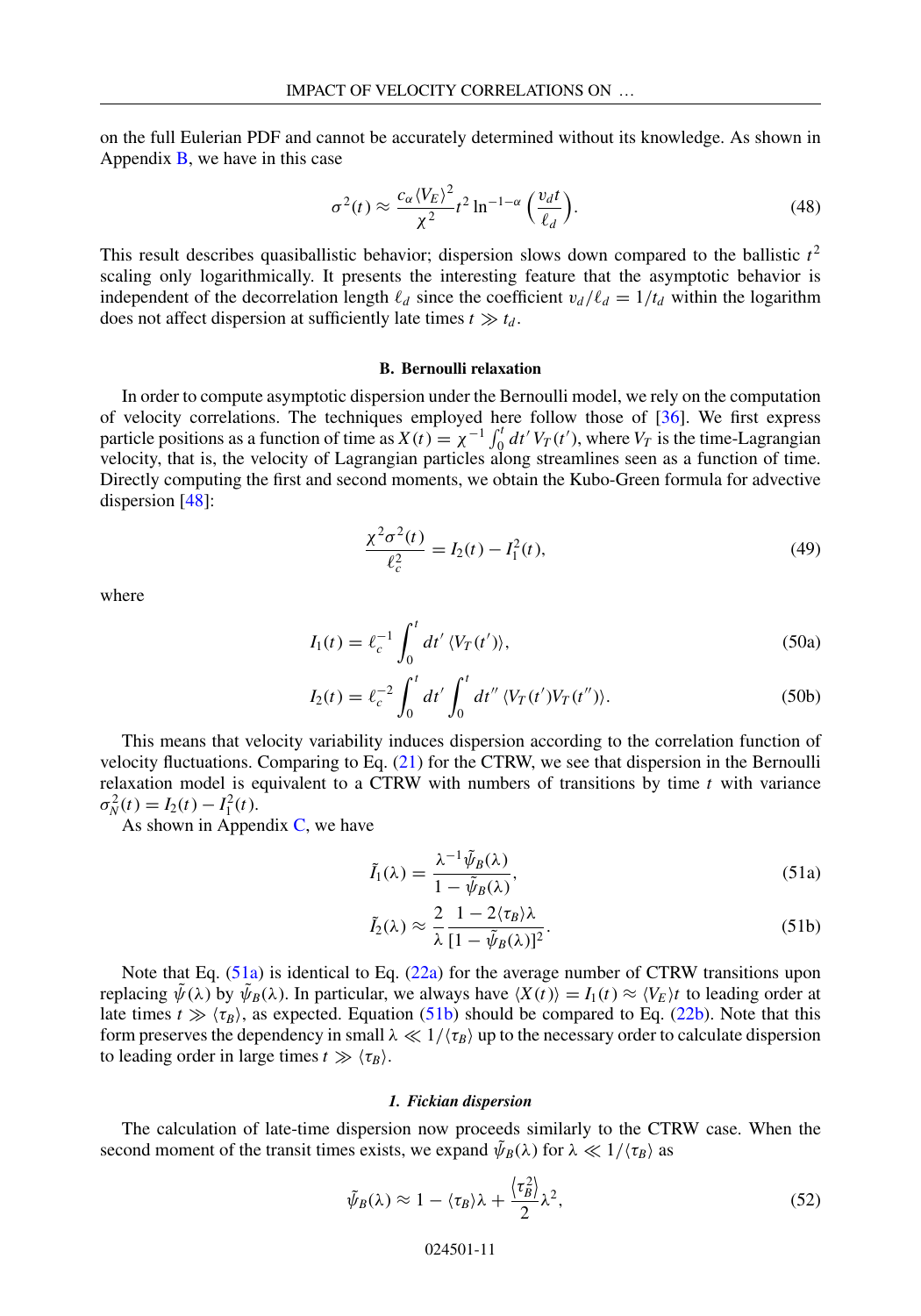with the first and second moments given by Eqs. (15) and (16). Expanding Eqs. (51) for small  $\lambda$ , inverting the Laplace transforms, and substituting in Eq. (49), we obtain

$$
\sigma^2(t) \approx \frac{2\ell_c \langle V_E \rangle}{\chi^2} \left( \langle V_E^{-1} \rangle \langle V_E \rangle - 1 \right) t. \tag{53}
$$

Thus, late-time dispersion is Fickian as expected. However, comparison to the corresponding equation for the CTRW [Eq. (29)], shows that the leading coefficients are equal only upon setting

$$
\ell_d = 2\ell_c. \tag{54}
$$

For  $\ell_d = \ell_c$ , the Bernoulli relaxation model exhibits twice the asymptotic dispersion of the CTRW. While one might think that this surprising result follows directly from the fact that the second moment of the transit times is twice as large for the Bernoulli process when  $\ell_d = \ell_c$ , this is not the case since the equivalence result for dispersion does not follow from simply replacing  $\langle \tau^2 \rangle$  by  $\langle \tau_B^2 \rangle = 2 \langle \tau^2 \rangle$  in Eq. (29) while retaining  $\ell_d = \ell_c$ . Rather, as done here, the different correlation structures must be taken into account in more detail.

#### *2. Superdiffusion*

When the second moment  $\langle \tau_B^2 \rangle$  is infinite, we must turn to the tailing behavior of  $\psi_B(t)$  for large times, as for the CTRW model. Recognizing the  $\lambda$ -dependent part of the integrand as the Laplace transform of an exponential density, we invert Eq. (14) to obtain

$$
\psi_B(t) = \ell_c^{-1} \int_0^\infty dv \, v p_F(v) e^{-vt/\ell_c}.
$$
\n
$$
(55)
$$

In the following, we consider the tailing of the transit-time PDF separately for different low-velocity behaviors of the Eulerian PDF. First, consider a Eulerian velocity PDF scaling as a power law ∼*v*<sup>α</sup>,  $-1 < \alpha < 0$ , near the origin [Eq. (31)]. For large times, the integral in Eq. (55) is dominated by the low-velocity contribution of  $p_E(v)$ . Solving the resulting integral, we obtain, for  $t \gg \langle \tau_B \rangle$ ,

$$
\psi_B(t) \approx \frac{c_\alpha \Gamma(3 - |\alpha|)}{\langle \tau_B \rangle} \left(\frac{t}{\langle \tau_B \rangle}\right)^{-(3 - |\alpha|)}.\tag{56}
$$

Comparing to Eq. (32), we conclude that the tailing behavior of the transit time PDF has the same scaling behavior as for the CTRW, but is larger by a factor of  $\Gamma(3 - |\alpha|)$  when  $\ell_c = \ell_d$ . Proceeding as for the CTRW, but using Eqs.  $(49)$  and  $(51)$ , we find the asymptotic dispersion

$$
\sigma^{2}(t) \approx \frac{2c_{\alpha}\Gamma(3-|\alpha|)\ell_{c}^{1-|\alpha|}\langle V_{E}\rangle^{1+|\alpha|}}{(2-|\alpha|)(1+|\alpha|)|\alpha|\chi^{2}}t^{1+|\alpha|}
$$
(57)

[compare Eq. (34)]. We conclude that, while the scaling form with time is equivalent to the CTRW case, asymptotic equivalence of the two models regarding dispersion requires setting

$$
\ell_d = \Gamma(3 - |\alpha|)^{1/(1 - |\alpha|)} \ell_c. \tag{58}
$$

The value of  $\ell_d/\ell_c$  varies between  $e^{1-\gamma_E} \approx 1.526$  as  $\alpha \to -1$  and 2 as  $\alpha \to 0$ . Correspondingly, for  $\ell_d = \ell_c$ , dispersion in the Bernoulli model is higher by a factor between 1 and 2.

As before, the edge case  $\alpha = 0$  must be treated separately. We consider first the case of an exponential distribution of Eulerian velocities [Eq. (35)]. Performing the integration in Eq. (14) yields

$$
\tilde{\psi}_B(\lambda) = 1 - \langle \tau_B \rangle \lambda - \langle \tau_B \rangle^2 e^{\langle \tau_B \rangle \lambda} \Gamma(0, \langle \tau_B \rangle \lambda) \n\approx 1 - \langle \tau_B \rangle \lambda - (\langle \tau_B \rangle \lambda)^2 \ln(e^{\gamma_E} \langle \tau_B \rangle \lambda),
$$
\n(59)

where  $\Gamma(\cdot, \cdot)$  is the upper incomplete gamma function,  $\Gamma(a, z) = \int_z^{\infty} dx x^{a-1} e^{-x}$ , and the approximation holds for small  $\lambda \ll 1/\langle \tau_B \rangle$ . This result should be compared to Eq. (38). The same procedure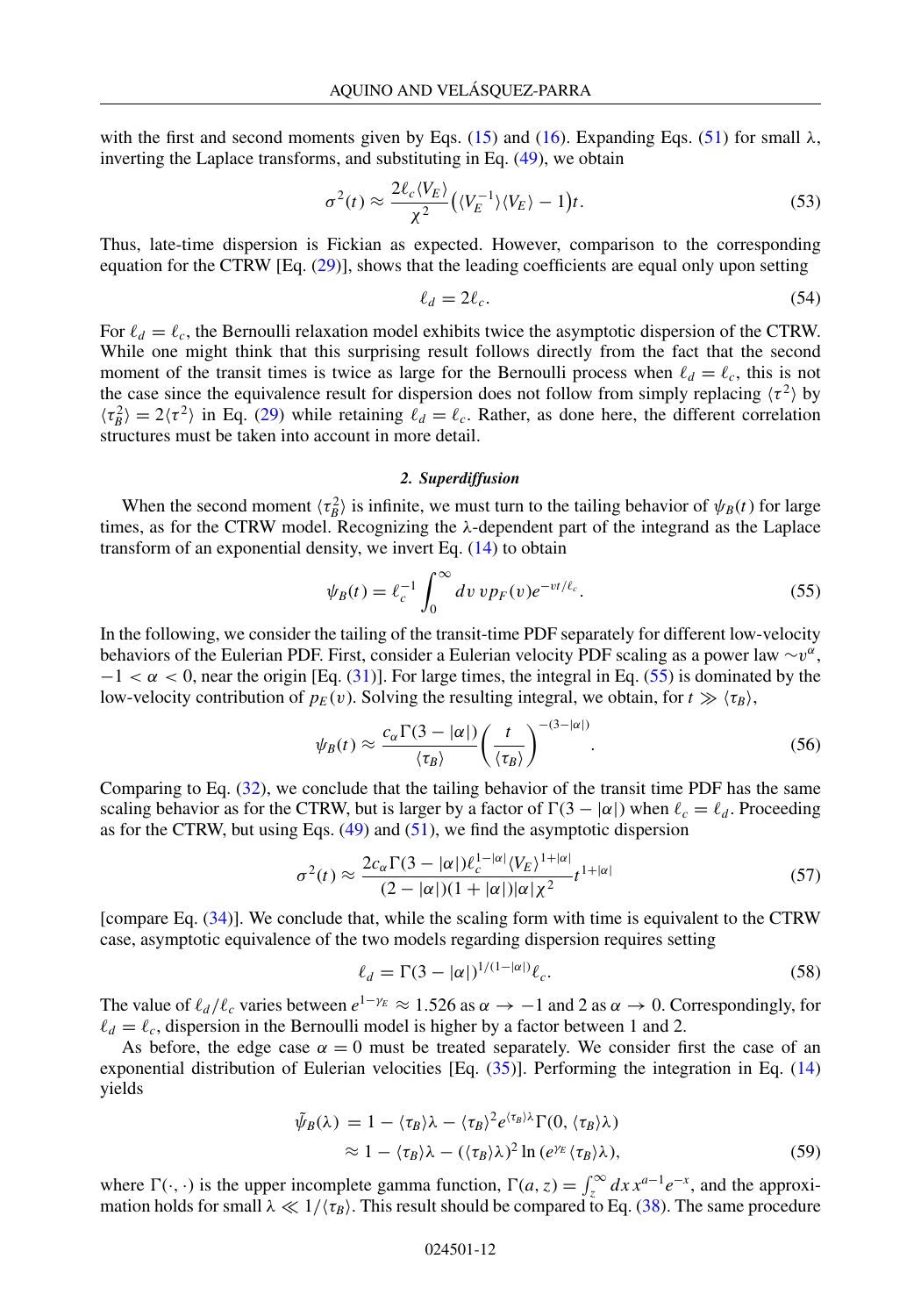as above now yields

$$
\sigma^2(t) \approx \frac{2\ell_c \langle V_E \rangle}{\chi^2} t \ln \left( \frac{\langle V_E \rangle t}{e^3 \ell_c} \right). \tag{60}
$$

Comparison to Eq. (39) shows that equivalence to the CTRW at sufficiently late times requires setting  $\ell_d = 2\ell_c$ , as for the Fickian case.

Next, we consider the Eulerian PDF be given by Eq. (40), which corresponds to a logarithmic correction to flat power-law behavior near  $v = 0$ . In this case, performing the integral in Eq. (55) for the low-*v* dependency of  $p_E(v)$ , we obtain for  $t \gg \langle \tau_B \rangle$ 

$$
\psi_B(t) \approx \frac{2c_1 \langle \tau_B \rangle^2}{t^3} \bigg[ e^{-c_2 \langle \tau_B \rangle/t} + \frac{3c_2 \langle \tau_B \rangle}{t} \ln \bigg( \frac{e^{\gamma_E - 5/2}t}{c_3 \langle \tau_B \rangle} \bigg) \bigg],\tag{61}
$$

to be compared with Eq. (41). Employing the same considerations as in the CTRW case leads to the Laplace transform

$$
\tilde{\psi}_B(\lambda) \approx 1 - \langle \tau_B \rangle \lambda - c_1 (\langle \tau_B \rangle \lambda)^2 \ln (\langle \tau_B \rangle \lambda), \tag{62}
$$

which should be compared with Eq. (43). Again, the factor inside the logarithm cannot be determined exactly without knowledge of the full Eulerian PDF, but it does not impact the asymptotic behavior. Proceeding as before, we obtain

$$
\sigma^2(t) \approx \frac{2c_1 \ell_c \langle V_E \rangle}{\chi^2} t \ln \left( \frac{\langle V_E \rangle t}{\ell_c} \right). \tag{63}
$$

Comparing to Eq. (44), we find that late-time equivalence is again achieved by setting  $\ell_d = 2\ell_c$ . As before, we conclude that the *t* ln *t* dispersion scaling for Eulerian PDFs behaving as ∼*v*<sup>0</sup> near the origin is robust. The exponential PDF case, Eq. (60), is recovered upon setting  $c_1 = 1$ , up to the factor inside the logarithm.

Finally, consider a Eulerian PDF according to Eq. (45), corresponding to logarithmic corrections to ∼*v*−<sup>1</sup> behavior near the origin. The late-time behavior of the transit-time PDF is again dominated by the small-*v* behavior of the Eulerian PDF. Similarly to the CTRW model (see Appendix B), in order to determine the tailing behavior, the velocity integral in Eq. (55) can be performed up to an arbitrary cutoff,

$$
\psi_B(t) \approx \frac{c_\alpha}{\ell_c \langle V_E \rangle} \int_0^{v_c/a} dv \, v \ln^{-1-\alpha} \left(\frac{v_c}{v}\right) e^{-vt/\ell_c},\tag{64}
$$

where  $a > 1$  is a dimensionless constant and the cutoff ensures convergence. Performing the substitution  $u = \ell_c/(vt)$  and rearranging terms, we obtain

$$
\psi_B(t) \approx t^{-2} \ln^{-1-\alpha} \left(\frac{t}{t_c}\right) \int_{at_c/t}^{\infty} du \, u^{-3} \left(1 + \frac{\ln u}{\ln(u t/t_c)}\right)^{-1-\alpha} e^{-1/u}.\tag{65}
$$

To leading order in large  $t \gg t_c$ , the remaining integral is given by  $\int_0^\infty du \, u^{-3} e^{-1/u} = 1$ , and we conclude that

$$
\psi_B(t) \approx c_\alpha \langle \tau_B \rangle t^{-2} \ln^{-1-\alpha} (t/t_c). \tag{66}
$$

Note that this result is independent of the arbitrary coefficient *a* as expected, and that it is identical to the CTRW transit-time PDF when  $\ell_c = \ell_d$  [see Eq. (46)]. Proceeding as before, we find

$$
\sigma^2(t) \approx \frac{c_{\alpha} \langle V_E \rangle^2}{\chi^2} t^2 \ln^{-1-\alpha} \left( \frac{v_c t}{\ell_c} \right). \tag{67}
$$

Note again the independence of the prefactor on  $\ell_c$ . Correspondingly, in this case, the Bernoulli and CTRW models are asymptotically equivalent regarding dispersion for any choice of  $\ell_d$  and  $\ell_c$  [see Eq. (48)]. Note that, as for the previous case and the CTRW, the exact factor inside the logarithm,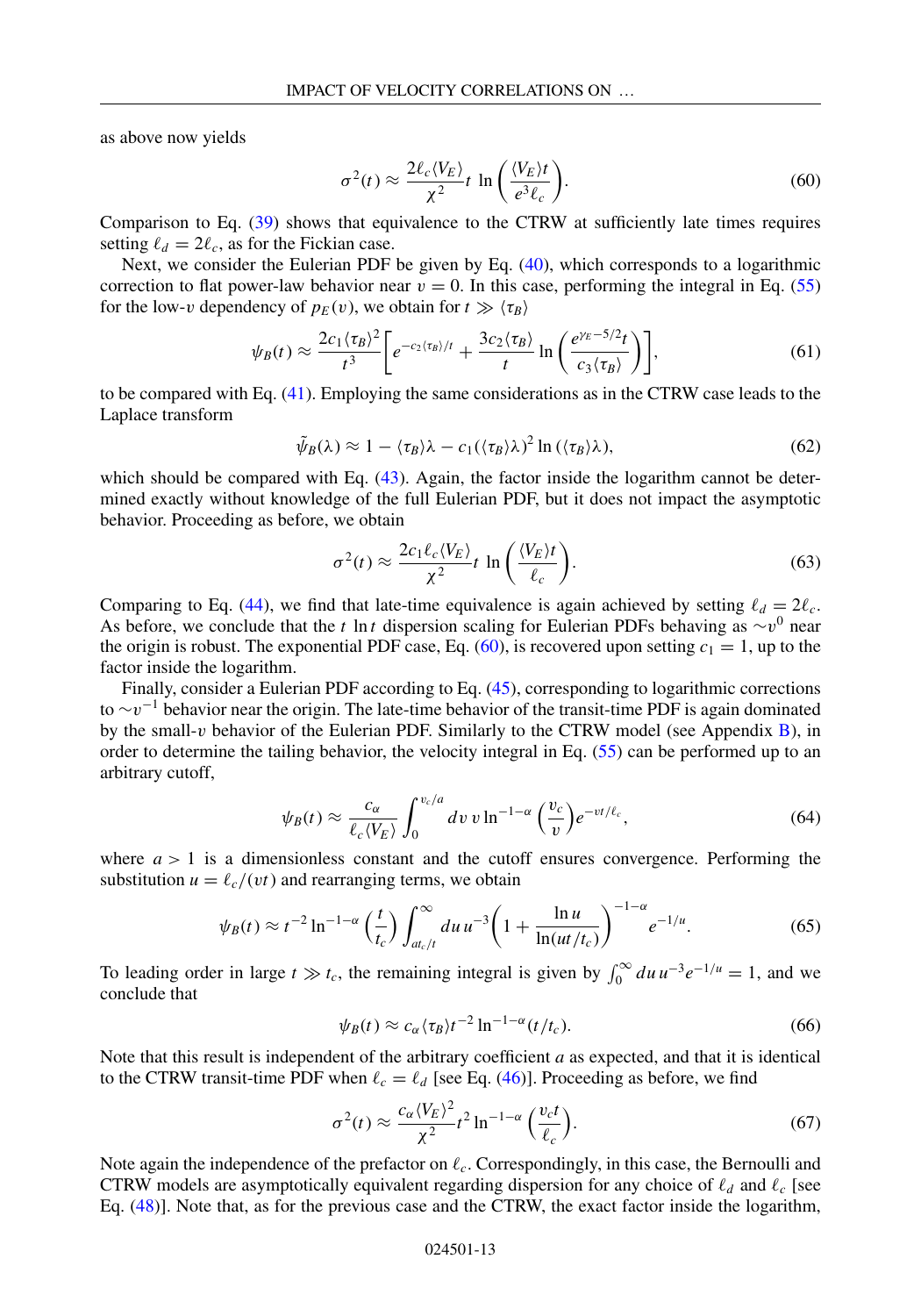

FIG. 1. Behavior of asymptotic dispersion in the Bernoulli relaxation model vs the CTRW, as a function of the scaling exponent  $\alpha$  such that the Eulerian PDF  $p_E(v) \sim v^{\alpha}$  at low velocities. Solid line: ratio of the CTRW decorrelation length  $\ell_d$  to the Bernoulli relaxation model correlation length  $\ell_c$  in order for asymptotic dispersion to be identical. Dashed line: ratio of asymptotic dispersion  $\sigma_B^2$  in the Bernoulli model to dispersion  $\sigma_c^2$  in the CTRW model when  $\ell_d = \ell_c$ .

which is irrelevant at sufficiently late times, cannot be determined without knowledge of the full Eulerian PDF.

#### **C. Overview of results**

We now present an overview of the results derived so far. We first collect our results for asymptotic dispersion, for different Eulerian PDFs and for both CTRW and Bernoulli relaxation models, in Table I. In addition, the solid line in Fig. 1 shows the ratio of the CTRW decorrelation length  $\ell_d$  to correlation length  $\ell_c$  of the Bernoulli relaxation model for equal asymptotic dispersion, as a function of the exponent  $\alpha$  for a low-velocity Eulerian PDF dependency  $\sim v^{\alpha}$  [see Eqs. (54) and (58)]. Note that this dependency is continuous at  $\alpha = 0$ . The dashed line in Fig. 1 shows the ratio between the asymptotic dispersion of the two models when  $\ell_d = \ell_c$ . For the logarithmically corrected ∼*v*<sup>−</sup><sup>1</sup> Eulerian PDF analyzed here, we have seen that dispersion becomes independent of the correlation and decorrelation lengths [Eqs. (48) and (67)] and is equal in the two models. In this sense, the latter dependency is also right continuous at  $\alpha = -1$ . Recall that the results obtained here are valid for a flux-weighted initial condition. Although the scaling forms do not depend on the initial condition, the leading coefficients may [36].

Regarding our results for quasiballistic behavior, Eqs. (48) and (67), we note that similar logcorrected ballistic scalings were derived in [49], based on a CTRW model with a prescribed velocity PDF and step-size distribution accounting for velocity correlations. However, the choice of velocity distribution in that work is associated with an infinite mean transit time  $\langle \tau \rangle$ . This means that it cannot arise from a well defined  $p_E(v)$  in the type of model we consider here [see Eqs. (10), (15), and related discussion].

#### **IV. NUMERICAL SIMULATIONS**

We now turn to numerical verification of the results for dispersion presented in Sec. III. Longitudinal positions and corresponding times are computed according to the recursion relations (7) for the CTRW and (12) for the spatial-Markov model with Bernoulli relaxation, with velocities in subsequent steps generated stochastically according to the prescriptions discussed in connection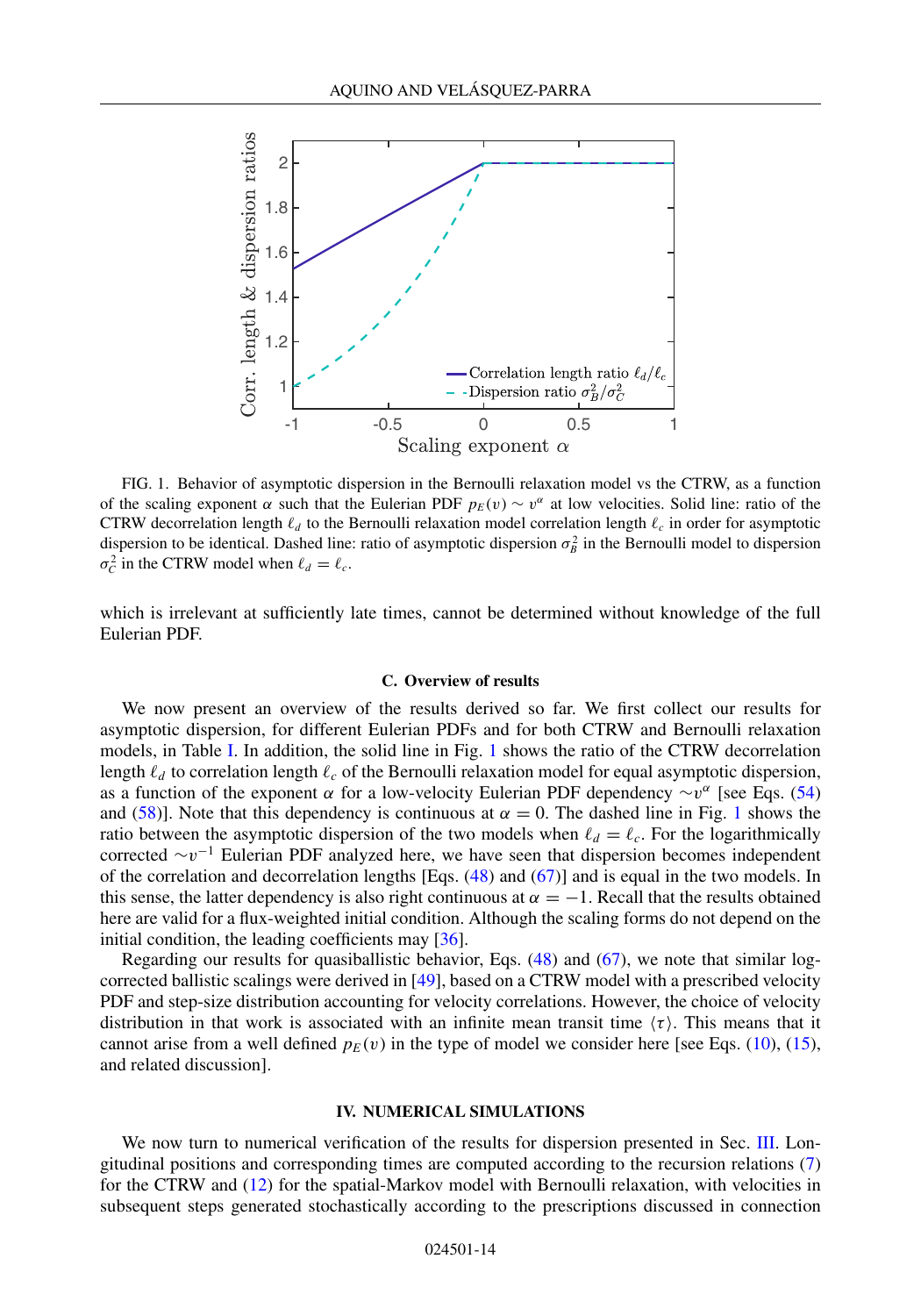with each model. Dispersion is computed from interpolated particle positions according to Eqs. (6) and (17). We set the decorrelation length of the CTRW and the correlation length of the Bernoulli model to  $\ell_d = \ell_c = 1$  and tortuosity  $\chi = 1$ , which is equivalent to normalizing longitudinal distances by the longitudinal correlation length  $\ell_c/\chi$ , and correspondingly dispersion by  $\ell_c^2/\chi^2$ . For the Bernoulli model, we use a spatial step  $\Delta s = 10^{-1}$ . All simulation results are averaged over  $10<sup>5</sup>$  particle trajectories.

#### **A. Gamma-distributed Eulerian velocities**

As an example of power-law dependency of the Eulerian PDF for small velocities, we employ a gamma PDF. Expressed in terms of the mean velocity and the usual scaling exponent  $\gamma > 0$ , such that  $p_E(v) \propto v^{\gamma-1}$  at low velocities, this PDF is given by

$$
p_E(v) = \frac{\gamma^{\gamma}}{\langle V_E \rangle \Gamma(\gamma)} \left(\frac{v}{\langle V_E \rangle}\right)^{\gamma - 1} e^{-\gamma v / \langle V_E \rangle}.
$$
 (68)

The gamma PDF has been previously studied in connection with flow in porous media [15,20,36,50]. It provides a convenient model exhibiting two common features, namely, a powerlaw behavior at low velocities and an exponential tailing at high velocities. We note here that the assumption of power-law behavior near the origin is appropriate for most cases of interest: as the PDF is Taylor expanded around the origin, some power *v* (sometimes a constant,  $\sim v^0$ ), typically dominates. Physically, this means that, below all relevant characteristic velocity scales, the low-velocity behavior is usually scale free (power law). Indeed, this type of behavior has been directly observed both numerically and experimentally [16,43,51–53]. An exception is the presence of logarithmic corrections which sometimes arise near a qualitative change of behavior; related examples are treated in Sec. IV B. According to Eq. (31), for a Eulerian PDF scaling as  $\sim v^{\alpha}$  near the origin, we have

$$
\alpha = \gamma - 1, \qquad c_{\alpha} = \frac{(1 + \alpha)^{1 + \alpha}}{\Gamma(1 + \alpha)}.
$$
\n(69)

For all  $\alpha > -1$  (corresponding to  $\gamma > 0$ , which is required for normalizability of the PDF), direct calculation of the relevant moments according to Eq. (19) yields

$$
\sigma_{V_0}^2 = \frac{2+\alpha}{(1+\alpha)^2} \langle V_E \rangle^2 \tag{70}
$$

for the variance of the flux-weighted initial velocity distribution. Furthermore, from the definition of the average and Eq. (68), we find, for  $\alpha > 0$  ( $\gamma > 1$ ),

$$
\langle V_E^{-1} \rangle = \frac{1 + \alpha}{\alpha} \langle V_E \rangle^{-1}.
$$
\n(71)

Thus, for  $\alpha > 0$  ( $\gamma > 1$ ), the second moment of the transit-time PDF is finite [see Eq. (11) for the CTRW and Eq. (16) for the Bernoulli model], and asymptotic dispersion is Fickian. For  $\alpha < 0$  $(\gamma < 1)$ , the second moment diverges and asymptotic dispersion is superdiffusive. For  $\alpha = 0$  ( $\gamma =$ 1), the gamma PDF reduces to the exponential PDF (35), which corresponds to superdiffusive but quasi-Fickian asymptotic dispersion.

Note that, according to Eqs. (3) and (68), the flux-weighted Eulerian PDF is again gamma, characterized by a mean  $(2 + \alpha) \langle V_E \rangle / (1 + \alpha)$  and a power-law exponent  $1 + \alpha$ . Thus, in this case, numerical simulations of the stochastic velocity process of Eqs. (7) and (12), which involve generating velocities according to the flux-weighted Eulerian PDF, were carried out by directly generating gamma-distributed values, without need for discretizing the underlying PDF. Figure 2 shows dispersion as a function of time for the cases  $\alpha = -\frac{1}{2}$  [Fig. 2(a)],  $\alpha = 0$  [Fig. 2(b)], and  $\alpha = \frac{1}{2}$ [Fig. 2(c)]. These three cases correspond, respectively, to power-law non-Fickian dispersion, the exponential PDF case leading to quasi-Fickian dispersion, and Fickian dispersion (see Table I for the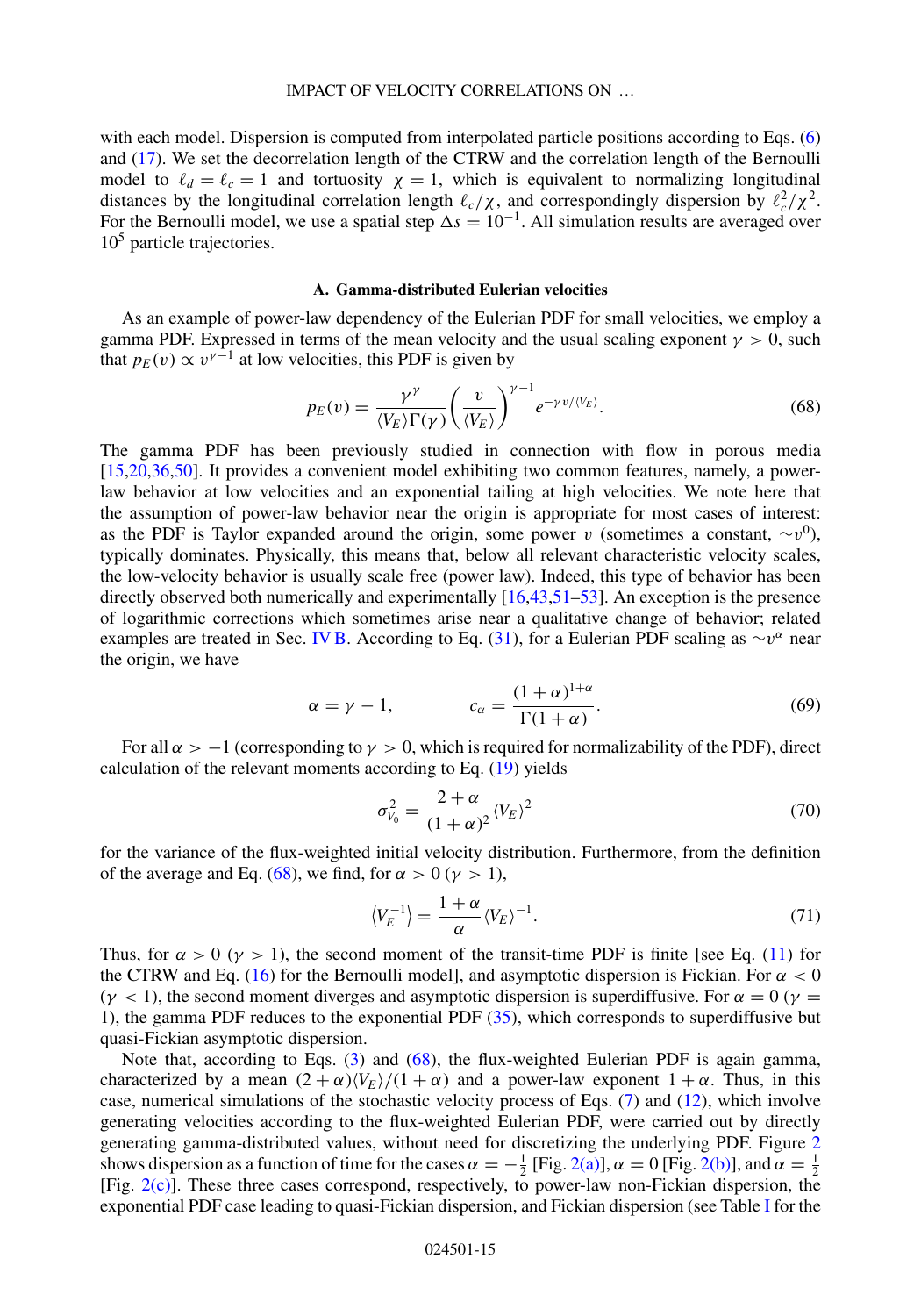

FIG. 2. Normalized dispersion  $\chi^2 \sigma^2(t)/\ell_c^2$  versus normalized time  $t/\langle \tau \rangle$  for gamma Eulerian velocity PDFs [Eq. (68)] which scale as  $p_E(v) \sim v^\alpha$  near the origin, for a Bernoulli model with correlation length  $\ell_c$ and a CTRW model with decorrelation length  $\ell_d = \ell_c$ . (a)  $\alpha = -\frac{1}{2}$ , corresponding to non-Fickian power-law asymptotic dispersion; (b)  $\alpha = 0$ , corresponding to quasi-Fickian asymptotic dispersion with logarithmic corrections; and (c)  $\alpha = 1.5$ , corresponding to Fickian asymptotic dispersion. Numerical simulation results for dispersion are shown as markers for the CTRW (squares) and Bernoulli (asterisks) models. The theoretical asymptotic forms of dispersion are shown as dashed lines for the CTRW and as dash-dotted lines for the Bernoulli model (see Table I for relevant equations). The insets show a zoom-in of part of the asymptotic region in the main plots. The scaling  $\sigma^2(t) \propto t$  characteristic of Fickian dispersion is shown for reference as a solid line. Theoretical early-time ballistic dispersion  $\sigma^2(t) \propto t^2$ , Eqs. (18) and (70)] is shown as dotted lines.

relevant equations). Times are normalized by the mean transit time  $\langle \tau \rangle = \ell_c/\langle V_E \rangle = \ell_d/\langle V_E \rangle$ , which is conveniently achieved by taking  $\langle V_E \rangle = 1$  in the numerical simulations, along with  $\ell_c = \ell_d = 1$ as discussed above. In all cases, the theoretical predictions for both the early-time ballistic regime and the asymptotic behavior of dispersion are in excellent agreement with the simulations.

#### **B. Transition from quasi-Fickian to quasiballistic asymptotic dispersion in unsaturated porous media**

Next, we turn to the two types of Eulerian PDF identified in [43], respectively, for saturated and unsaturated flow through two-dimensional porous media. In the original study, a sharp transition from quasi-Fickian to quasiballistic dispersion upon desaturation was identified through numerical simulations based on a CTRW model. This work provides a rigorous derivation of the associated dispersion scalings, and extends the CTRW results to the case of a correlated Bernoulli model. We briefly review the relevant aspects of the theory leading to the Eulerian PDFs studied here in Appendix D.

Under fully saturated conditions, we have the Eulerian PDF

$$
p_E(v) = \frac{\sqrt{\pi}}{3v_c} \frac{2v}{3v_c} G_{12}^{20} \left( \frac{2v}{3v_c} \Big| -\frac{1}{2} : -1, 0 \right),\tag{72}
$$

where *G* is the Meijer *G* function [54] and  $v_c = q_c/a_m$  is a characteristic velocity. Direct computation of the mean value using the properties of the Meijer *G* function yields  $\langle V_E \rangle = 2v_c$ , and calculation of the relevant higher-order moments leads, according to Eq. (19), to

$$
\sigma_{V_0}^2 = \frac{972}{175} v_c^2 = \frac{243}{175} \langle V_E \rangle^2.
$$
 (73)

For small velocities  $v \ll v_c$ , Eq. (41) holds, with [43]

$$
c_1 = c_2 = \frac{2}{3}, \qquad c_3 = \frac{4}{3} \exp[F(-1/2) - 2(1 - \gamma_E)], \qquad (74)
$$

where F is the digamma function,  $F(x) = d \ln \Gamma(x)/dx$  [in particular,  $F(1) = -\gamma_E$ ].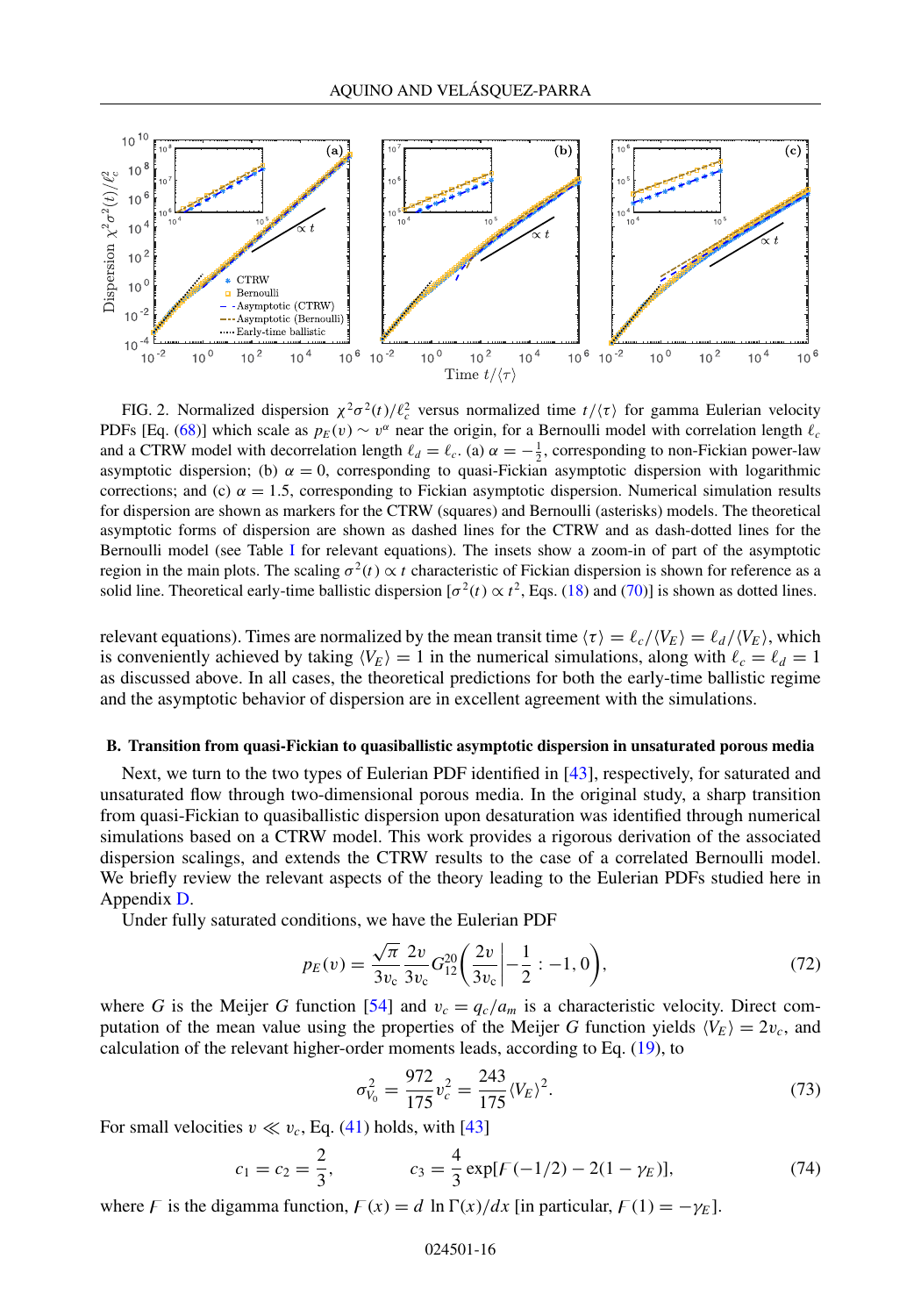

FIG. 3. (a) Eulerian velocity PDF  $v_c p_E(v)$  [Eq. (72)] for fully saturated conditions, as discussed in Appendix D, and (b) corresponding normalized dispersion  $\chi^2 \sigma^2(t)/\ell_c^2$  versus normalized time  $t/t_c$  for a Bernoulli model with correlation length  $\ell_c$  and a CTRW model with decorrelation length  $\ell_d = \ell_c$ . The low-velocity behavior of the PDF, shown by the dashed line in (a), is given by Eq. (40) with coefficients given by Eq. (74). Numerical simulation results for dispersion are shown as markers for the CTRW (squares) and Bernoulli (asterisks) models. Dispersion is asymptotically quasi-Fickian with logarithmic corrections. The theoretical asymptotic forms of dispersion are shown as dashed lines for the CTRW and as dash-dotted lines for the Bernoulli model (see Table I for relevant equations). The scaling  $\sigma^2(t) \propto t$  characteristic of Fickian dispersion is shown for reference as a solid line. Theoretical early-time ballistic dispersion  $\sigma^2(t) \propto t^2$ , Eqs. (18) and (73)].

In this case, no analytical transform is available to generate velocities according to the fluxweighted Eulerian PDF from uniformly distributed samples. We thus compute the Eulerian PDF according to Eq. (72) for 300 logarithmically spaced values of velocity from  $v = 10^{-15}v_c$  to  $10^2v_c$ . These values are employed as the edges of discretized velocity bins. Bin flux-weighted probabilities are obtained according to Eq. (3), using the midpoint values of velocity and the Eulerian PDF and multiplying by the corresponding bin width. Velocity values are then generated based on the resulting discretized probability distribution. The Eulerian PDF (72) and the associated dispersion under the CTRW and Bernoulli models are shown in Fig. 3. In this case, we normalize velocities by the characteristic velocity  $v_c$  by setting  $v_c = 1$ , which, for  $\ell_c = \ell_d = 1$ , is equivalent to normalizing times by the characteristic time  $t_c = \ell_c/v_c$ . The simulations are in agreement with the theoretical predictions for both the early-time ballistic and asymptotic quasi-Fickian regimes.

Under unsaturated conditions, the full PDF must be computed numerically, but its low- and high-velocity dependencies were obtained in [43]. In particular, the low-velocity dependency, for  $v \ll v_c$ , is given by Eq. (45) with  $\alpha$  related to the distribution of dead-end regions (see Appendix  $D$ ), and

$$
c_{\alpha} = \frac{\alpha f}{1 + \alpha},\tag{75}
$$

where  $f$  is the fraction of the domain occupied by dead-end regions. We employ the same velocity PDF discretization procedure as for the fully saturated case in order to generate flux-weighted velocity values in the numerical simulations. The Eulerian mean velocity, as well as higher-order moments relevant for early-time dispersion [Eqs. (18) and (19)], were computed numerically from the discretized PDF. As a representative example, we take  $f = 0.12$  and  $\alpha = 0.5$ , which were found in [43] for a water saturation of 77%. Note that the qualitative behavior is independent of saturation, as long as the medium is not fully saturated. The full numerically computed Eulerian PDF and the corresponding dispersion under the CTRW and Bernoulli models are shown, respectively, in Figs. 3(a) and 3(b). We again normalize velocities by  $v_c$  by setting  $v_c = 1$  and times by the characteristic time  $t_c = \ell_c/v_c$ . We find agreement between the expected early-time ballistic and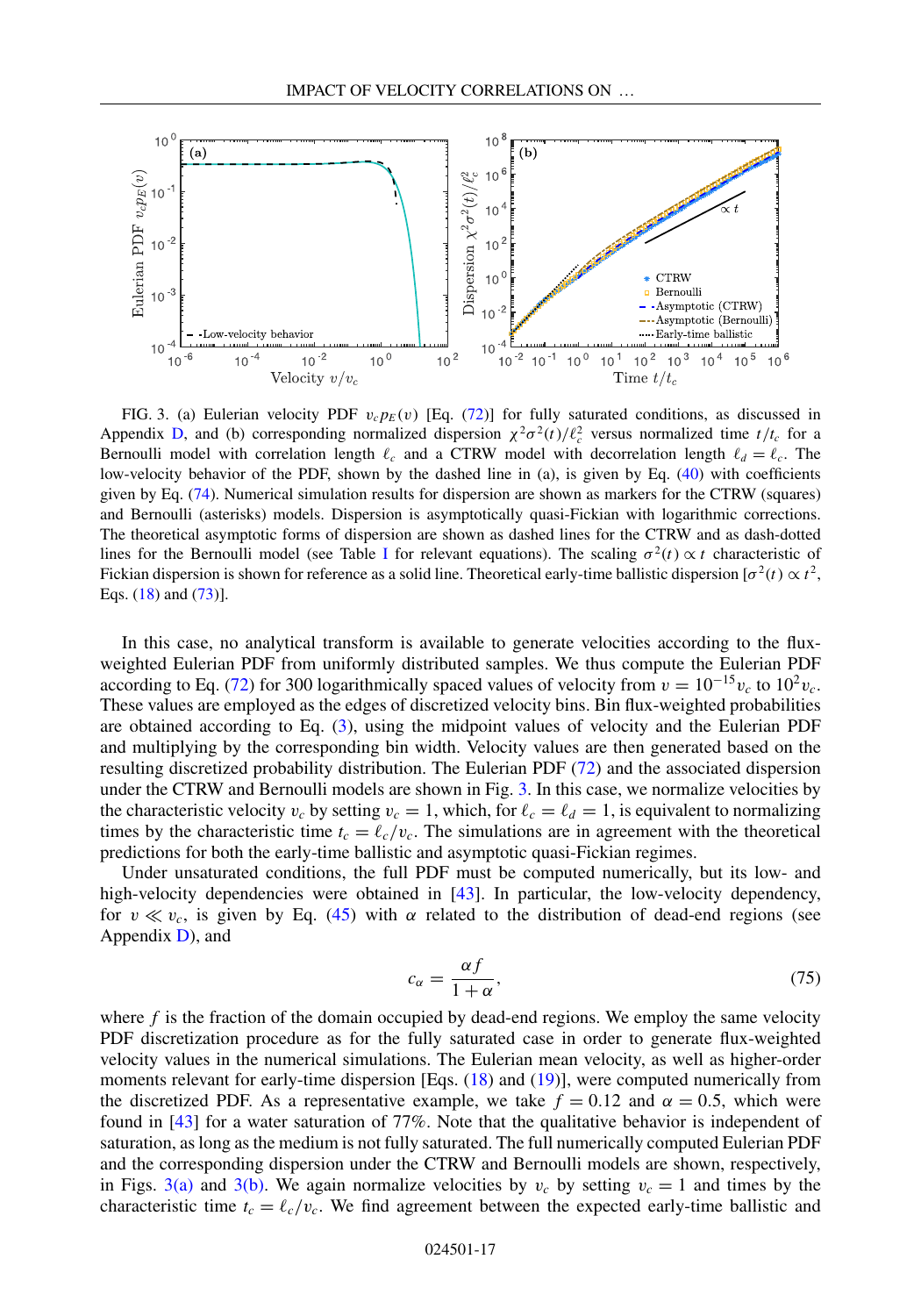asymptotic quasiballistic behavior and the numerical simulations (see Table I for the relevant equations). Note how the very broad nature of the Eulerian PDF leads in this case to a late onset of the true asymptotic regime. In [43], due to the finite size of the medium, only the preasymptotic regime, seen here in the range of times  $t_c \lesssim t \lesssim 10^4 t_c$ , was observed. This intermediate regime is found here to be well approximated by power-law growth in time with an exponent  $\approx$ 1.4. This behavior is superdiffusive and markedly more anomalous than the saturated case, for which dispersion scales as  $t \ln t$ . Notwithstanding, the true asymptotic regime again exhibits significantly faster dispersion growth, characterized by a quasiballistic scaling  $\sim t^2 \ln^{-1-\alpha} t$ .

#### **V. CONCLUSIONS**

We have provided a detailed comparison of a correlated and an uncorrelated space-Lagrangian model regarding dispersion. In particular, we have extended previous results for the equivalence of asymptotic temporal scaling forms to Eulerian PDFs exhibiting logarithmically corrected scalings at low velocities. However, we have found that full asymptotic equivalence of the two models does not hold in general when the CTRW step length is taken equal to the longitudinal velocity correlation length.

As we have seen, for equal correlation lengths, dispersion in the Bernoulli model is generally larger than in the CTRW model. This happens because the differences in correlation structure lead to stronger correlations in the velocity fluctuations in the Bernoulli model. The two models can be rendered equivalent by choosing a larger (de)correlation length for the CTRW model, but the relation between these lengths depends on the low-velocity characteristics of the Eulerian PDF, which control the properties of asymptotic dispersion (see Fig. 1). Nonetheless, the functional form of the asymptotic temporal scaling in both models is the same in all cases, regardless of (de)correlation length. In particular, this means that a CTRW model is typically sufficient to capture asymptotic dispersion, but the correct choice of step length will generally not match the physical correlation length of Lagrangian velocities.

We have obtained results for dispersion for the qualitatively different Eulerian PDFs found in [43] for saturated and unsaturated (quasi-)two-dimensional porous media (see Figs. 3 and 4). Our results provide a rigorous theoretical basis for the sharp transition from quasi-Fickian to quasiballistic dispersion which was observed in [43] upon desaturation. In particular, our results show that the quasiballistic behavior associated with the Eulerian PDFs under unsaturated conditions is robust and insensitive to the presence of nontrivial velocity correlations.

#### **ACKNOWLEDGMENTS**

T.A. was supported by a Marie Skłodowska Curie Individual Fellowship, funded by the European Union's Horizon 2020 research and innovation program under the project ChemicalWalks 838426. A.V.-P. gratefully acknowledges the financial support from the Swiss National Science Foundation (SNF Grant No. 200021\_178986).

#### **APPENDIX A: VARIANCE OF THE NUMBER OF CTRW STEPS**

In this Appendix, we obtain the Laplace transform of the variance of the number of CTRW steps, in terms of the transit-time PDF associated with each step. First, note that the probability of completing exactly *n* steps by time *t* is equal to the probability of completing at least *n* steps, minus the probability of completing at least  $n + 1$  steps [55],

$$
p_n(t) = P[N(t) \ge n] - P[N(t) \ge n + 1].
$$
 (A1)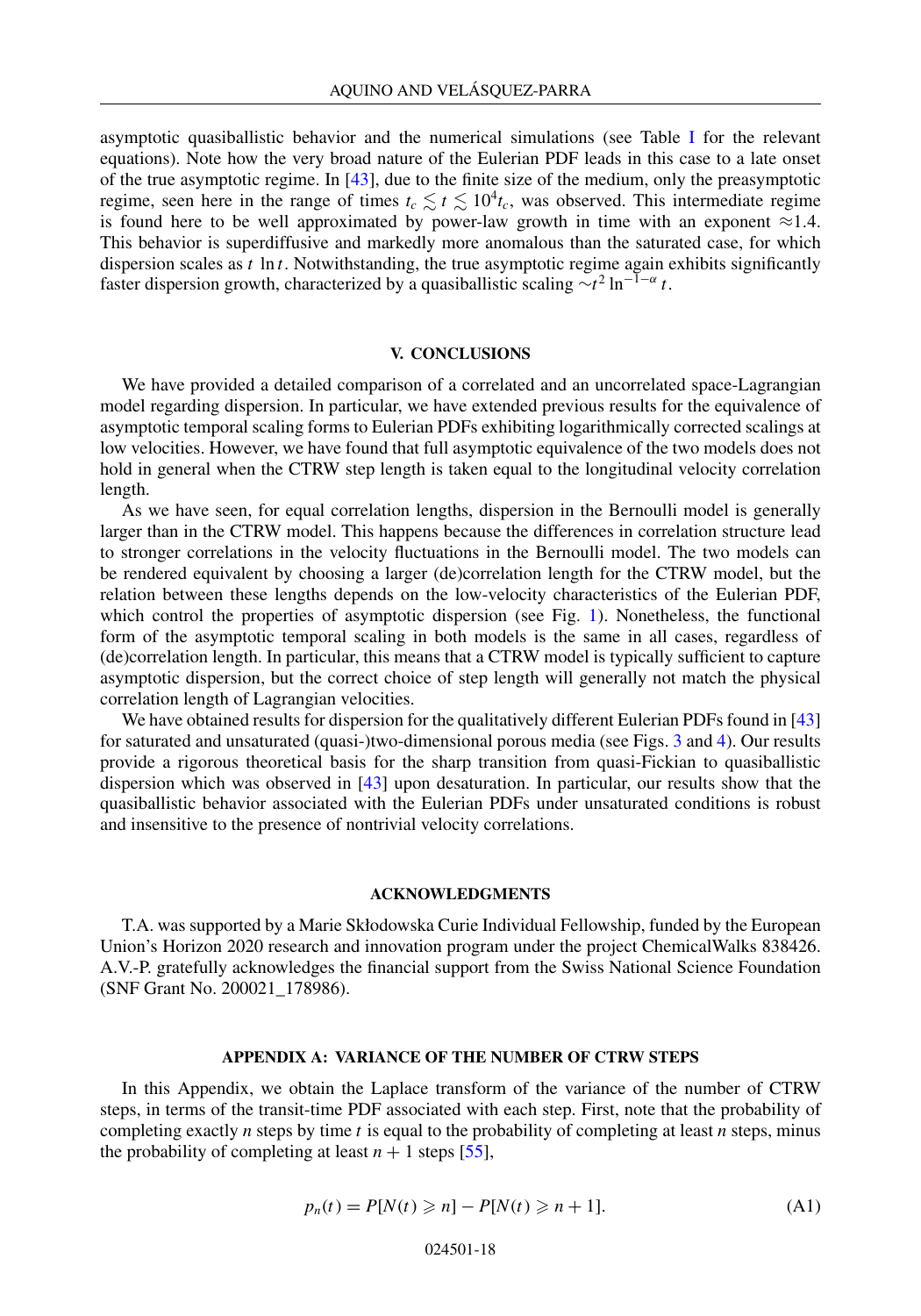

FIG. 4. (a) Eulerian velocity PDF  $v_c p_E(v)$  obtained for unsaturated conditions as discussed in Appendix D, and (b) corresponding normalized dispersion  $\chi^2 \sigma^2(t)/\ell_c^2$  versus normalized time  $t/t_c$  for a Bernoulli model with correlation length  $\ell_c$  and a CTRW model with decorrelation length  $\ell_d = \ell_c$ . The low-velocity behavior of the PDF, shown as a dashed line in (a), is given by Eq. (45) with  $c_{\alpha}$  according to Eq. (75) for  $f = 0.12$  and  $\alpha = 0.5$ . Numerical simulation results for dispersion are shown as markers for the CTRW (squares) and Bernoulli (asterisks) models. Dispersion is asymptotically quasiballistic with logarithmic corrections. The theoretical asymptotic forms of dispersion for the CTRW and Bernoulli models are identical and shown as a dashed line (see Table I for relevant equations). The scaling  $\sigma^2(t) \propto t$  characteristic of Fickian dispersion is shown for reference as a solid line. Theoretical early-time ballistic dispersion  $\sigma^2(t) \propto t^2$ , Eqs.  $(18)$  and  $(19)$ ] is shown as a dash-dotted line.

The probability of completing at least *n* steps by time *t* is, by definition, the probability that the time of completing the *n*th step  $T_n \leq t$ . Since

$$
T_n = \sum_{i=0}^{n-1} \tau_i
$$
\n(A2)

is the sum of *n* independently and identically distributed random variables, its PDF is the *n*-fold convolution of  $\psi$  with itself, which we denote by  $\psi^{*n}$ . Thus,

$$
P[N(t) \geqslant n] = \int_0^t dt' \psi^{*n}(t').
$$
\n(A3)

This leads, Laplace transforming Eq. (A1), to

$$
\tilde{p}_n(\lambda) = \frac{1 - \tilde{\psi}(\lambda)}{\lambda} \tilde{\psi}^n(\lambda).
$$
 (A4)

We first compute the mean number of transitions by time *t*,

$$
\langle N(t) \rangle = \sum_{n \ge 0} n p_n(t). \tag{A5}
$$

Taking Laplace transforms,

$$
\langle \tilde{N}(\lambda) \rangle = \frac{1 - \tilde{\psi}(\lambda)}{\lambda} \sum_{n \ge 0} n \tilde{\psi}^n(\lambda) = \frac{1 - \tilde{\psi}(\lambda)}{\lambda} \tilde{\psi}(\lambda) \frac{d}{d\tilde{\psi}(\lambda)} \sum_{n \ge 0} \tilde{\psi}^n(\lambda) = \frac{1 - \tilde{\psi}(\lambda)}{\lambda} \tilde{\psi}(\lambda)
$$

$$
\times \frac{d}{d\tilde{\psi}(\lambda)} \frac{1}{1 - \tilde{\psi}(\lambda)},
$$
(A6)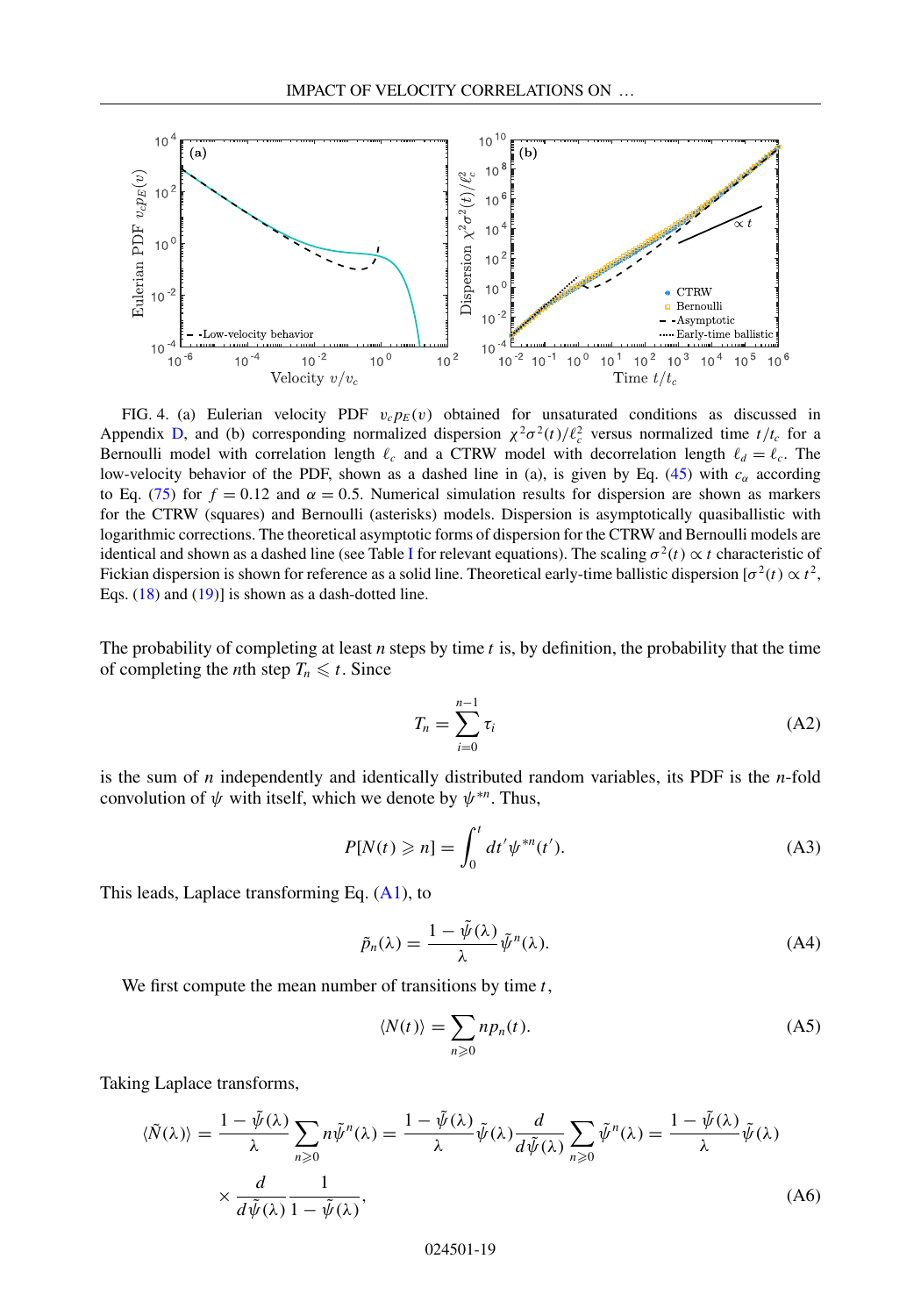which yields Eq.  $(22a)$ . Similarly, for the second moment, we have

$$
\langle \widetilde{N^2}(\lambda) \rangle = \frac{1 - \widetilde{\psi}(\lambda)}{\lambda} \sum_{n \ge 0} n^2 \widetilde{\psi}^n(\lambda) = \frac{1 - \widetilde{\psi}(\lambda)}{\lambda} \times \left[ \widetilde{\psi}(\lambda)^2 \frac{d^2}{d \widetilde{\psi}(\lambda)^2} \sum_{n \ge 0} \widetilde{\psi}^n(\lambda) + \widetilde{\psi}(\lambda) \frac{d}{d \widetilde{\psi}(\lambda)} \sum_{n \ge 0} \widetilde{\psi}^n(\lambda) \right], \tag{A7}
$$

yielding Eq.  $(22b)$ .

#### **APPENDIX B: SOME LAPLACE TRANSFORMS INVOLVING POWERS OF LOGARITHMS**

Here, we obtain some results for Laplace transforms involving powers of logarithms. We then employ these results to compute the first and second moments of the number of steps in the quasiballistic CTRW model of Sec. III A 2 of the main text; the mean and second moments of position in the corresponding Bernoulli model of Sec. III B 2 can be computed in a similar manner, as also discussed in the main text. Consider a transit-time PDF with finite mean  $\langle \tau \rangle$  and such that, for  $t$  large compared to some characteristic value  $t_d$ , we have the tailing behavior

$$
\psi(t) \approx c_{\alpha} \langle \tau \rangle t^{-2} \ln(t/t_d)^{-1-\alpha},\tag{B1}
$$

for some dimensionless  $c_{\alpha} > 0$  and  $\alpha > 0$ . Since  $\psi$  is normalized to unit integral by definition, we have  $\tilde{\psi}(0) = 1$ . Since its mean is finite by hypothesis, we have also  $d\tilde{\psi}(\lambda)/d\lambda|_{\lambda=0} = -\langle \tau \rangle$ . We seek the next leading term in the small- $\lambda$  behavior of  $\tilde{\psi}(\lambda)$ , which we know must be of higher order than  $\lambda^2$  because second moments associated with this tailing behavior diverge.

The effect of the tailing behavior on the Laplace PDF can be obtained by computing the Laplace transform of the tail

$$
\tilde{L}(\lambda) = c_{\alpha} \langle \tau \rangle \int_{at_d}^{\infty} dt \, t^{-2} \ln^{-1-\alpha} (t/t_d) e^{-\lambda t}, \tag{B2}
$$

with a dimensionless  $a > 1$  to guarantee the integral converges. Note that, for smaller times, the early-time behavior of  $\psi(t)$  plays a role, but this does not contribute to the tailing behavior. Indeed, as will be confirmed below, the result is independent of the arbitrary coefficient *a*. Integrating by parts once (differentiating the exponential) gives

$$
\tilde{L}(\lambda) = \frac{c_{\alpha}\langle \tau \rangle \lambda}{t_d} \int_{at_d}^{\infty} dt \left( \Gamma(-\alpha, \ln a) - \Gamma[-\alpha, \ln(t/t_d)] \right) e^{-\lambda t}, \tag{B3}
$$

where  $\Gamma(\cdot, \cdot)$  is the upper incomplete gamma function,  $\Gamma(a, z) = \int_z^{\infty} dx x^{a-1} e^{-x}$ . Integrating once more by parts and approximating for small  $\lambda \ll 1/t_d$ ,

$$
\tilde{L}(\lambda) \approx \frac{c_{\alpha}\langle\tau\rangle}{t_d} \bigg[ \Gamma(-\alpha, \ln a) - \frac{t_d\lambda}{\alpha} \ln^{-\alpha} a \bigg] e^{-at_d\lambda} + \frac{c_{\alpha}\langle\tau\rangle \lambda^2}{\alpha} [\tilde{J}_{\alpha}(\lambda) - \alpha \tilde{J}_{1+\alpha}(\lambda)], \tag{B4}
$$

where, for any real  $\beta$ ,

$$
\tilde{J}_{\beta}(\lambda) = \int_{at_d}^{\infty} dt \, \ln^{-\beta} (t/t_d) e^{-\lambda t}
$$
 (B5)

is the Laplace transform of a tail  $J_\beta(t) = \ln^{-\beta}(t/t_d)$ ,  $t \geq a t_d$ .

The first term in Eq. (B4) has a regular expansion in non-negative powers of small  $\lambda \ll 1/t_d$ . These expansion terms do not correspond to the correct normalization condition and mean of  $\psi$ , due to the missing integration up to  $t = at_d$ . We can simply restore these contributions to obtain

$$
\tilde{\psi}(\lambda) \approx 1 - \langle \tau \rangle \lambda + \frac{c_{\alpha} \langle \tau \rangle \lambda^2}{\alpha} [\tilde{J}_{\alpha}(\lambda) - \alpha \tilde{J}_{1+\alpha}(\lambda)]. \tag{B6}
$$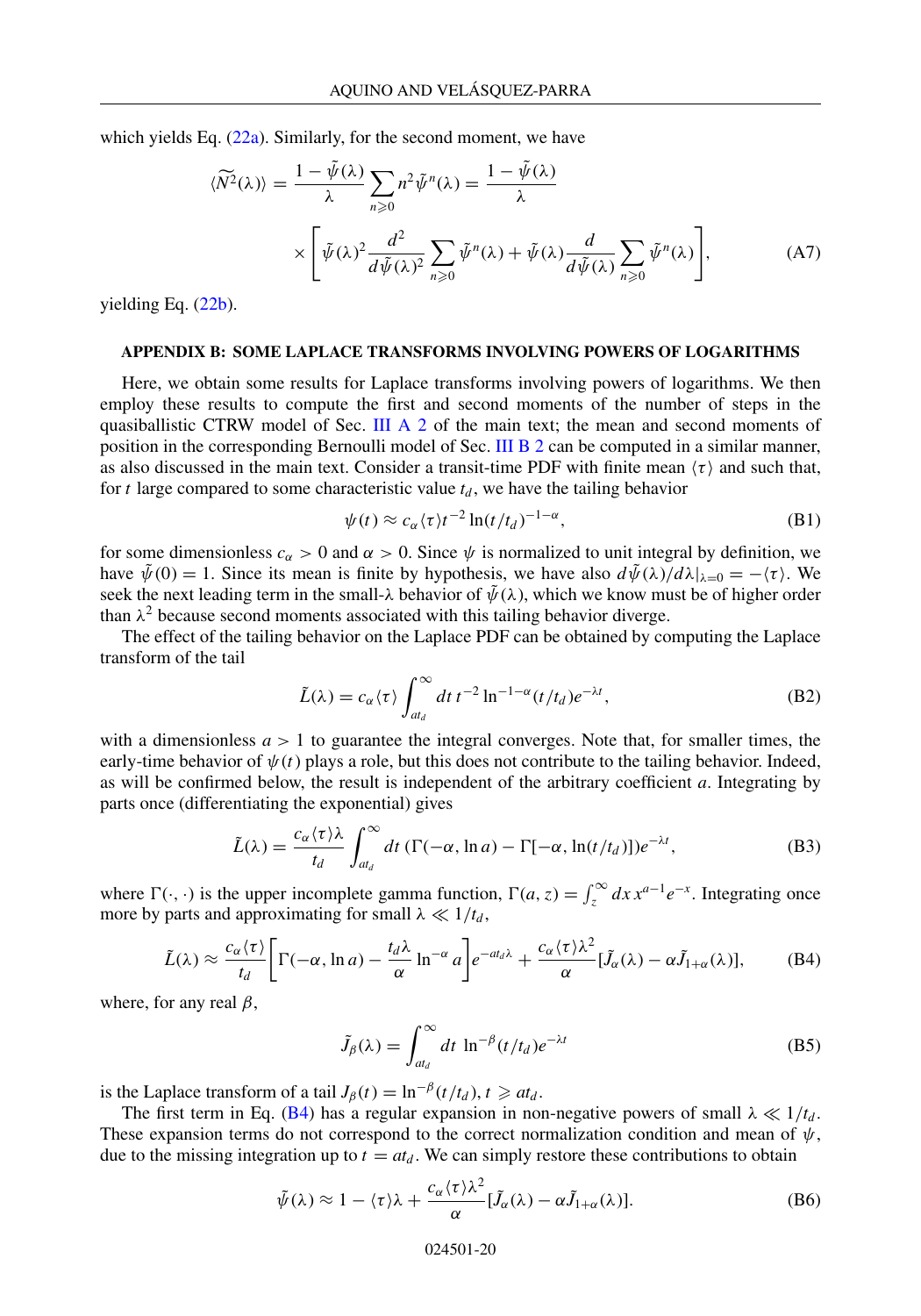It remains to calculate  $\tilde{J}_\beta(\lambda)$  to leading order, which will be seen to be of negative order in  $\lambda$ . To this end, we employ the substitution  $u = \lambda t$  in Eq. (B5). Rearranging terms,

$$
\tilde{J}_{\beta}(\lambda) = \lambda^{-1} \ln^{-\beta} \left(\frac{1}{t_d \lambda}\right) \int_{at_d \lambda}^{\infty} du \left[1 + \frac{\ln u}{\ln[1/(t_d \lambda)]}\right]^{-\beta} e^{-u}.
$$
 (B7)

For  $\lambda < 1/(at_d)$ , the integral can be split as  $\int_{at_d\lambda}^{\infty} = \int_{at_d\lambda}^{1/(t_d\lambda)} + \int_{1/(t_d\lambda)}^{\infty}$ . The second contribution can be bounded from above by setting  $u = a$  in the integrand, and the result vanishes exponentially in  $1/\lambda$ . For the first contribution, expanding the term in square brackets for small  $\lambda$ , the integrals of the expansion terms all converge, and we find to leading order

$$
\tilde{J}_{\beta}(\lambda) \approx \lambda^{-1} \ln^{-\beta} \left(\frac{1}{t_d \lambda}\right) \left[1 + \alpha \gamma_E \ln^{-1} \left(\frac{1}{t_d \lambda}\right)\right].
$$
 (B8)

We note that, since it is independent of  $a$ , this result is also the small- $\lambda$  expansion of the Laplace transform of any function integrable near the origin and tailing as  $J_\beta(t) = \ln^{-\beta}(t/t_d)$  for large *t* [see Eq.  $(B5)$ ]. We thus finally arrive at the desired result  $(47)$ , which is independent of the arbitrary coefficient *a* as expected.

This derivation allows us to obtain two related inverse Laplace transforms which are needed to compute dispersion. Recall that division by  $\lambda$  in Laplace space corresponds to integration in the time domain. Writing  $\mathcal{L}_{\lambda \to t}^{-1} \tilde{f}(\lambda) = f(t)$ , we find the inverse Laplace transforms

$$
\mathcal{L}_{\lambda \to t}^{-1} \lambda^{-1} \tilde{J}_{\beta}(\lambda) = \int_{at_d}^t du \, \ln^{-\beta} \left(\frac{u}{t_d}\right) \approx -t_d \ln^{-\beta} \left(\frac{t}{t_d}\right) E_{\beta} \left[-\ln\left(\frac{t}{t_d}\right)\right],
$$
\n
$$
\approx t \, \ln^{-\beta} \left(\frac{1}{t_d \lambda}\right) \left[1 + \beta \ln^{-1} \left(\frac{1}{t_d \lambda}\right)\right],
$$
\n(B9)

where  $E_\beta(z) = \int_1^\infty dx \, x^{-\alpha} \exp(-zx)$  is an exponential integral. Proceeding similarly, one further time integration yields

$$
\mathcal{L}_{\lambda \to t}^{-1} \lambda^{-2} \tilde{J}_{\beta}(\lambda) \approx -t_d^2 \ln^{-1-\beta} \left(\frac{t}{t_d}\right) E_{\beta} \left[-2 \ln \left(\frac{t}{t_d}\right)\right]
$$

$$
\approx \frac{t^2}{2} \ln^{-\beta} \left(\frac{1}{t_d \lambda}\right) \left[1 + \frac{3\beta}{2} \ln^{-1} \left(\frac{1}{t_d \lambda}\right)\right].
$$
(B10)

Equations (B9) and (B10) are valid for small  $\lambda \ll 1/t_d$  and large  $t \gg t_d$ , and again independent of *a* as expected.

We now apply these results to compute the first and second moments of the number of steps in a CTRW with a transit-time PDF tailing according to Eq. (B1). Substituting Eq. (B6) for the Laplace transform of the transit time for small  $\lambda \ll 1/t_d$  in Eq. (22a), we obtain to leading order

$$
\langle \tilde{N}(\lambda) \rangle \approx (\langle \tau \rangle \lambda)^{-1} \bigg[ 1 + \frac{c_{\alpha}}{\alpha} [J_{\alpha}(\lambda) - \alpha J_{1+\alpha}(\lambda)] + \frac{c_{\alpha}^2}{\alpha^2} J_{2\alpha}(\lambda) \bigg], \tag{B11}
$$

where we have used Eq. (B8) to conclude that  $[\tilde{J}_{\alpha}(\lambda) - \alpha \tilde{J}_{1+\alpha}(\lambda)]^2 \approx \tilde{J}_{2\alpha}$  to leading order. Using Eq. (B9), we obtain, for  $t \gg t_d$ ,

$$
\langle N(t) \rangle \approx \frac{t}{\langle \tau \rangle} \bigg[ 1 + \frac{c_{\alpha}}{\alpha} \ln^{-\alpha} \left( \frac{t}{t_d} \right) + \frac{c_{\alpha}^2}{\alpha^2} \ln^{-2\alpha} \left( \frac{t}{t_d} \right) \bigg]. \tag{B12}
$$

For the second moment, we proceed similarly, according to Eq. (22b), and find

$$
\langle \widetilde{N^2}(\lambda) \rangle \approx (\langle \tau \rangle \lambda)^{-2} \bigg[ 1 + \frac{2c_\alpha}{\alpha} [J_\alpha(\lambda) - \alpha J_{1+\alpha}(\lambda)] + \frac{3c_\alpha^2}{\alpha^2} J_{2\alpha}(\lambda) \bigg]. \tag{B13}
$$

#### 024501-21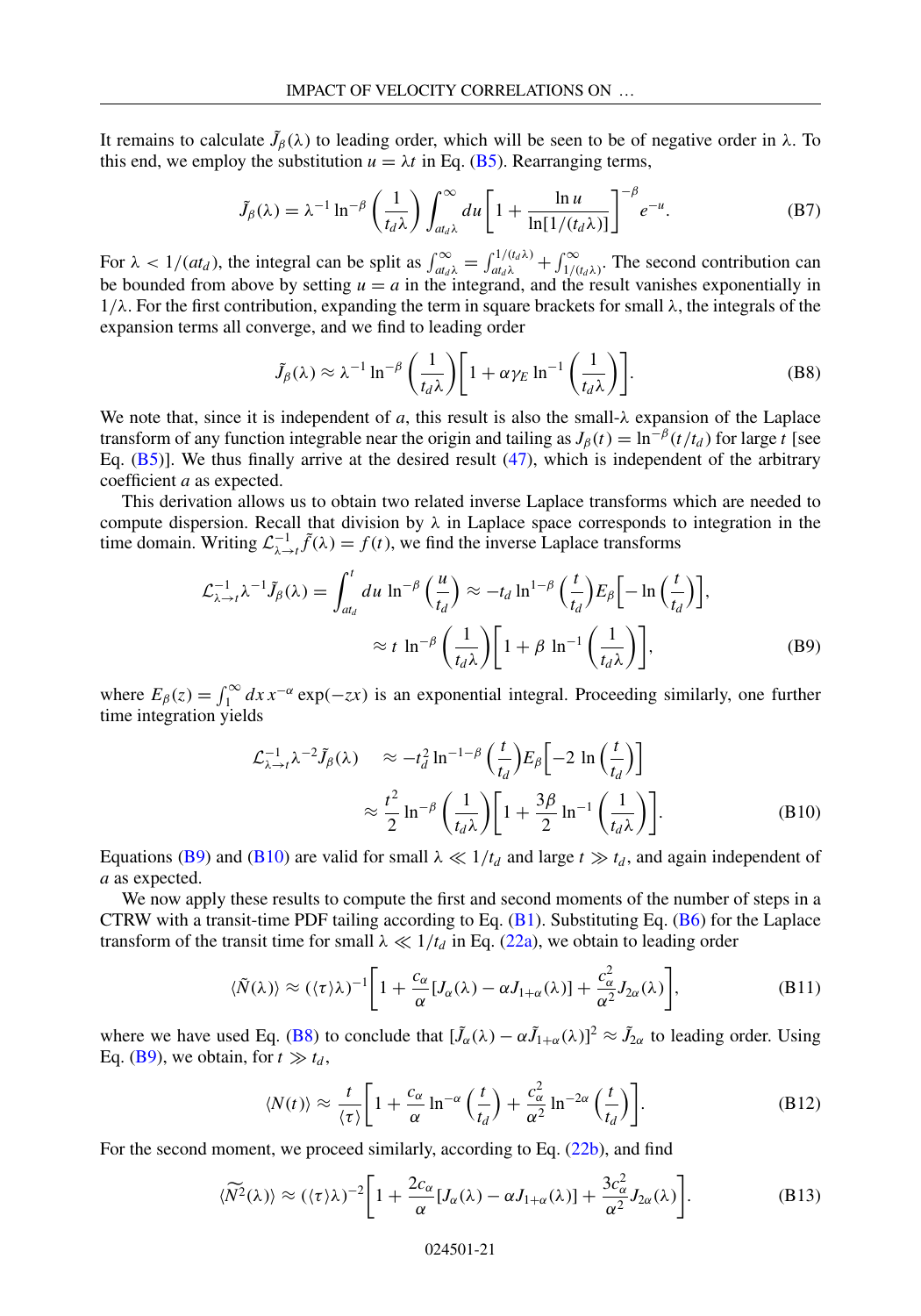Using Eq.  $(B10)$  leads to

$$
\langle N^2(t) \rangle \approx \frac{t^2}{\langle \tau \rangle^2} \bigg[ 1 + \frac{2c_\alpha}{\alpha} \ln^{-\alpha} \left( \frac{t}{t_d} \right) + \frac{c_\alpha}{\alpha} \ln^{-1-\alpha} \left( \frac{t}{t_d} \right) + \frac{3c_\alpha^2}{\alpha^2} \ln^{-2\alpha} \left( \frac{t}{t_d} \right) \bigg]. \tag{B14}
$$

Using Eq. (21) together with  $\langle \tau \rangle = \ell_d / \langle V_E \rangle$  [Eq. (8)], dispersion is given to leading order in large time by Eq.  $(48)$ .

#### **APPENDIX C: SINGLE- AND TWO-POINT MEAN VELOCITY IN THE BERNOULLI RELAXATION MODEL**

Determining asymptotic dispersion in the Bernoulli model requires computing the time integrals  $I_1(t)$  and  $I_2(t)$  of the single- and two-point mean velocity, defined according to Eqs. (50). In order to do so, we make use of some results obtained in [36], focusing on the case of a flux-weighted initial condition. A similar calculation for the case of a spatially homogeneous initial condition (i.e., with velocities distributed according to  $p_E$ ) can be found in [20]. According to [36], and particularizing for the case of a flux-weighted initial condition, the PDF  $p_T(\cdot;t)$  of time-Lagrangian velocities *VT*(*t*), defined such that  $p_T(v;t) dv$  is the probability that  $V_T(t)$  is between *v* and  $v + dv$ , has a Laplace transform with respect to time given by

$$
\tilde{p}_T(v;\lambda) = \frac{\ell_c p_E(v)}{\langle V_E \rangle [1 - \tilde{\psi}_B(\lambda)] (1 + \ell_c \lambda/v)}.
$$
\n(C1)

We have, by definition,

$$
\langle V_T(t) \rangle = \int_0^\infty dv \, v p_T(v;t). \tag{C2}
$$

Using these results along with Eqs.  $(50a)$  and  $(C1)$  leads directly to Eq.  $(51a)$ .

The calculation of the two-point average is more involved because correlation between velocities at different times must be taken into account. For  $t > t'$ , conditioning on velocity *v* at time  $t'$ , it is given by

$$
\langle V_T(t)V_T(t')\rangle = \int_0^\infty dv \, \langle V_T(t-t')|v\rangle v p_T(v;t'),\tag{C3}
$$

where  $\langle V_T(t)|v \rangle$  is the average velocity at time *t* given velocity *v* at  $t = 0$ . Thus, using Eq. (50b),

$$
\tilde{I}_2(\lambda) = \frac{2}{\ell_c^2 \lambda} \int_0^\infty dv \, \langle \tilde{V}_T(\lambda) | v \rangle v \, \tilde{p}_T(v; \lambda). \tag{C4}
$$

Rearranging the result found in [36], we have the Laplace transform

$$
\langle \tilde{V}_T(\lambda)|v\rangle = \frac{1}{1 - \tilde{\psi}_B(\lambda)} \frac{\ell_c}{1 + \ell_c \lambda/v},\tag{C5}
$$

and we find

$$
\tilde{I}_2(\lambda) = \frac{2}{\lambda [1 - \tilde{\psi}_B(\lambda)]^2} \int_0^\infty dv \, \frac{p_F(v)}{(1 + \ell_c \lambda/v)^2}.
$$
 (C6)

Using Eq. (14) leads to Eq. (51b) to leading in small  $\lambda \ll 1/\langle \tau_B \rangle$ .

#### **APPENDIX D: VELOCITY PDFS UNDER SATURATED AND UNSATURATED CONDITIONS IN QUASI-2D POROUS MEDIA**

We briefly review the relevant aspects of the theory leading to the Eulerian PDFs studied here. In the original study, the authors considered a quasi-two-dimensional (2D) porous medium filled with water and air at different water saturation degrees (i.e., percentage of the pore space occupied by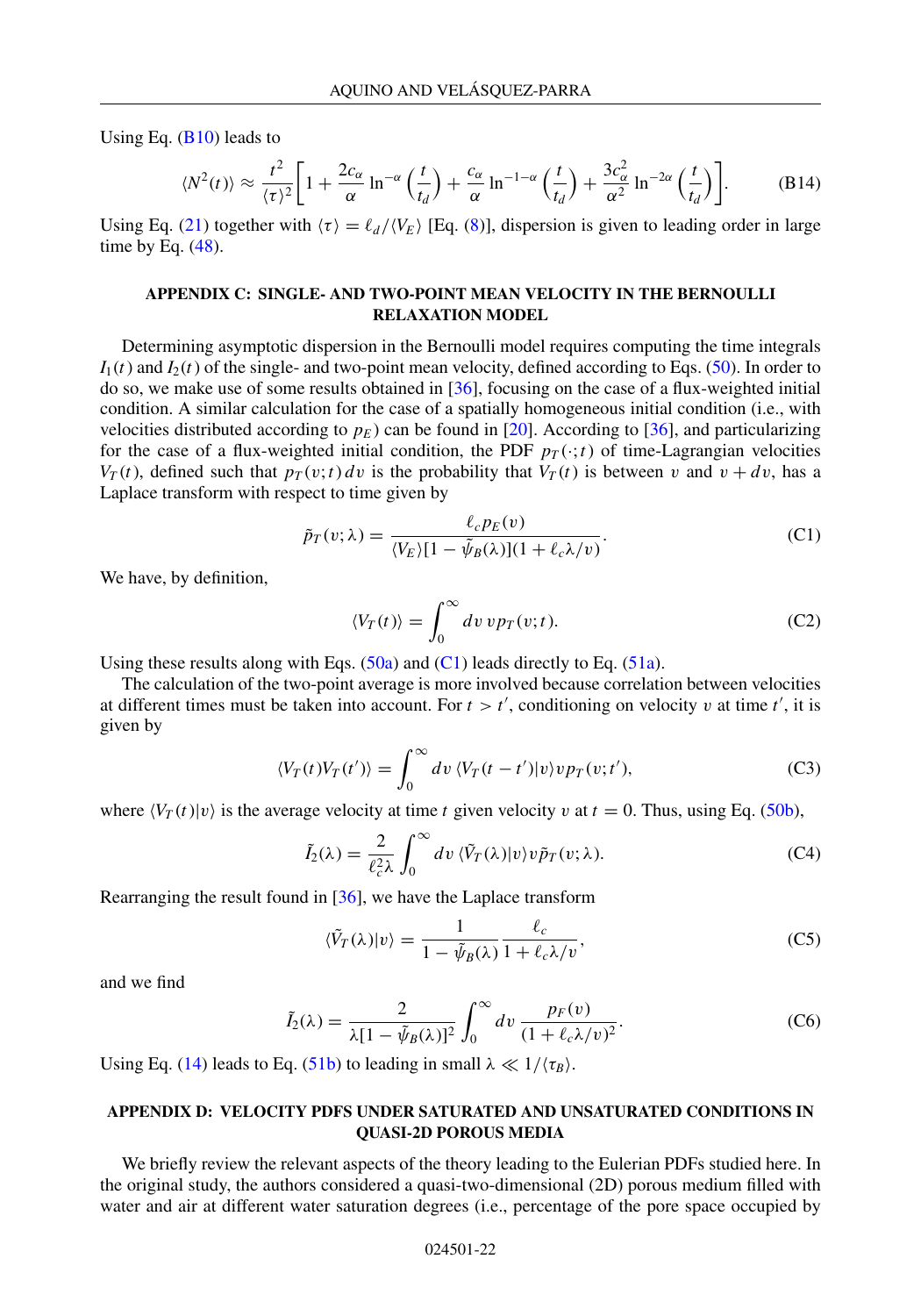water) [56]. The capillary number was sufficiently low to ensure air clusters remained immobile. The authors developed a theoretical model for the corresponding Eulerian velocity PDFs characterizing the flow of water, accounting for drag effects along the third dimension (thickness) of quasi-twodimensional media. Here, we focus for simplicity on the purely two-dimensional limit (also studied in the original paper), but we note that the asymptotic scaling forms of dispersion remain unaffected by the three-dimensional corrections.

In the model of [43], the Eulerian PDF is determined by the flow rate PDF  $p_Q(q)$  of total flow rates *q* across pore throats (i.e., smallest distance between two neighboring grains) throughout the domain, weighted by the PDF  $p_E(v|q)$  of velocities *v* within a pore with given flow rate *q*:

$$
p_E(v) = \int_0^\infty dq \, p_Q(q) p_E(v|q). \tag{D1}
$$

Given the low variability of pore-throat sizes across the medium, the throat size was approximated by the average value *am*. Considering a purely two-dimensional medium, the Eulerian velocity PDF associated with the velocity profile across a pore throat with local flow rate  $q$  is then the PDF of a Poiseuille flow (see also [20]),

$$
p_E(v|q) = \frac{a_m H[3q/(2a_m) - v]}{3q\sqrt{1 - 2a_m v/(3q)}},
$$
\n(D2)

where  $H$  is the Heaviside step function. The flow PDFs  $p<sub>Q</sub>$  were obtained based on a decomposition of the water phase into a backbone of high velocities and dead ends of low velocities, caused by the presence of the air phase (see also  $[57]$ ):

$$
p_Q(q) = f p_Q^d(q) + (1 - f) p_Q^b(q),
$$
 (D3)

where *f* is the fraction of the domain occupied by dead-end regions,  $p_Q^d(q)$  is the PDF of flow rates within the latter, and  $p_Q^b$  is the PDF of flow rates in the backbone. The backbone contribution is described by a gamma distribution (see also [50])

$$
p_Q^b(q) = \frac{q e^{-q/q_c}}{q_c^2},
$$
 (D4)

where  $q_c$  is a saturation-dependent characteristic flow rate which controls the exponential high-flow tailing.

Under fully saturated conditions,  $f = 0$ , and the full flow rate PDF  $p_Q$  coincides with  $p_Q^b$ . In that case, Eq. (D1) leads to the Eulerian PDF (72). Under unsaturated conditions, the dead-end contribution to the flow PDF is given by [43]

$$
p_Q^d(q) \approx \int_0^\infty dA \, p_Q^d(q|\sqrt{A}) p_A(A), \tag{D5}
$$

where

$$
p_{\mathcal{Q}}^d(q|\ell) = \frac{a_{\mathfrak{m}}}{\ell q_c q} \bigg[ e^{-q/q_c} (q + q_c) - \exp\left( -\frac{e^{\ell/a_{\mathfrak{m}}} q}{q_c} \right) \left( e^{\ell/a_{\mathfrak{m}}} q + q_c \right) \bigg] \tag{D6}
$$

is the flow rate PDF for a dead-end region of given depth  $\ell$ , and the dead-end area PDF  $p_A$  follows a Pareto distribution

$$
p_A(A) = \frac{\gamma}{a_m^2} \left(\frac{A}{a_m^2}\right)^{-1-\gamma} H\big(A - a_m^2\big). \tag{D7}
$$

The exponent  $\gamma$  decreases with decreasing water saturation, reflecting broader dead-end area variability. The full flow rate PDF  $p_Q$  is then obtained by substituting Eqs. (D4) and (D5) in Eq. (D3), and the corresponding Eulerian velocity PDF is determined by Eq. (D1). While the full PDF must be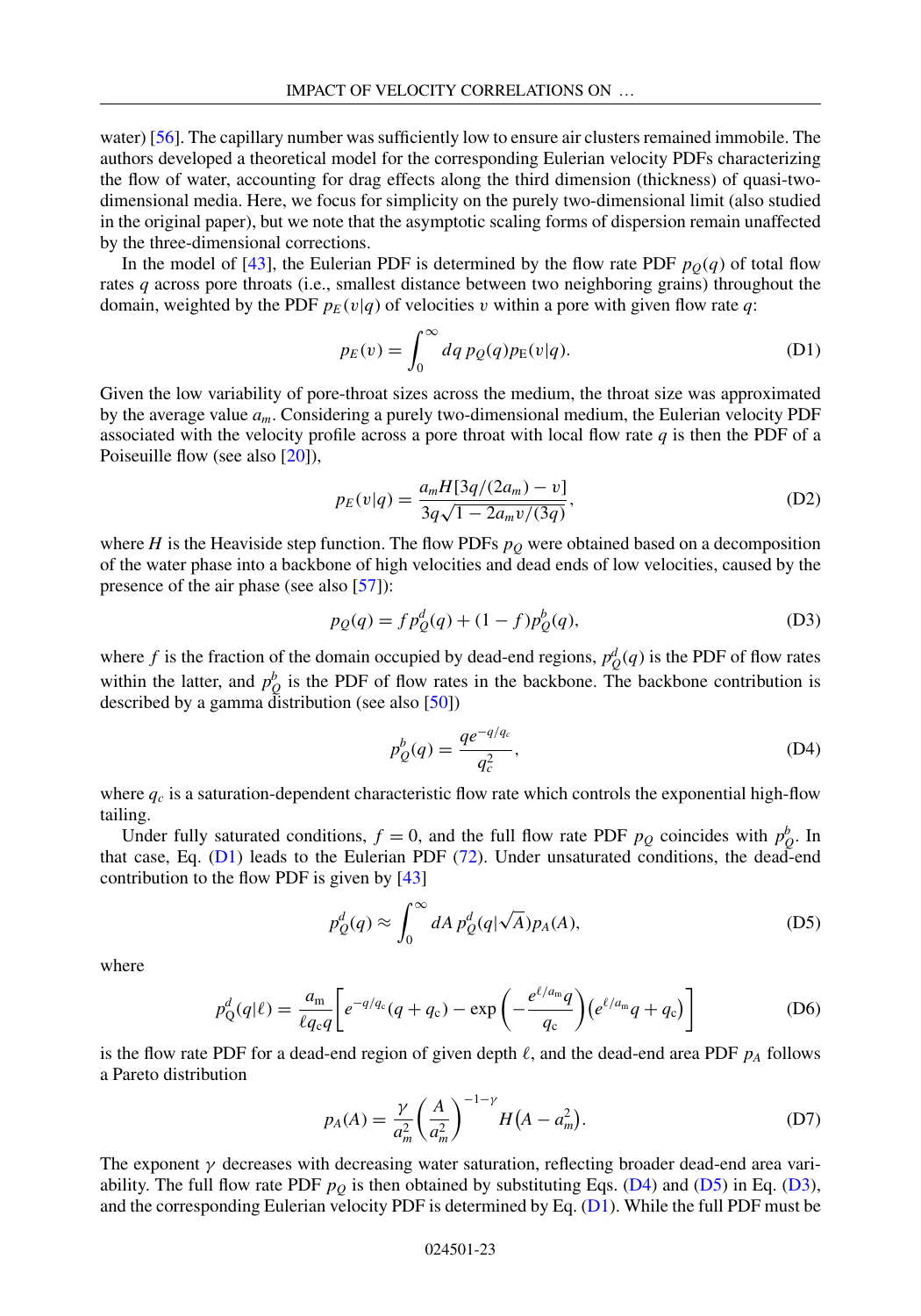computed numerically, its low- and high-velocity dependencies were obtained in [43]. In particular, the low-velocity dependency, for  $v \ll v_c$ , is given by Eq. (45) with  $\alpha = 2\gamma$  and  $c_\alpha = \frac{f\alpha}{(1 + \alpha)}$ .

- [1] B. Berkowitz, A. Cortis, M. Dentz, and H. Scher, Modeling non-Fickian transport in geological formations as a continuous time random walk, Rev. Geophys. **44**[, RG2003 \(2006\).](https://doi.org/10.1029/2005RG000178)
- [2] R. Klages, G. Radons, and I. M. Sokolov, *Anomalous Transport: Foundations and Applications* (Wiley, Hoboken, NJ, 2008).
- [3] R. Metzler and J. Klafter, The restaurant at the end of the random walk: recent developments in the description of anomalous transport by fractional dynamics, [J. Phys. A: Math. Gen.](https://doi.org/10.1088/0305-4470/37/31/R01) **37**, R161 (2004).
- [4] S. B. Pope, Simple models of turbulent flows, Phys. Fluids **23**[, 011301 \(2011\).](https://doi.org/10.1063/1.3531744)
- [5] N. Sund, T. Aquino, and D. Bolster, Effective models for transport in complex heterogeneous hydrologic systems, in *Encyclopedia of Water: Science, Technology, and Society*, edited by Patricia Maurice (Wiley, Hoboken, NJ, 2019).
- [6] H. Scher and M. Lax, Stochastic transport in a disordered solid. I. Theory, Phys. Rev. B **7**[, 4491 \(1973\).](https://doi.org/10.1103/PhysRevB.7.4491)
- [7] R. Metzler and J. Klafter, The random walk's guide to anomalous diffusion: a fractional dynamics approach, [Phys. Rep.](https://doi.org/10.1016/S0370-1573(00)00070-3) **339**, 1 (2000).
- [8] T. Le Borgne, M. Dentz, and J. Carrera, Spatial Markov processes for modeling Lagrangian particle dynamics in heterogeneous porous media, Phys. Rev. E **78**[, 026308 \(2008\).](https://doi.org/10.1103/PhysRevE.78.026308)
- [9] P. De Anna, T. Le Borgne, M. Dentz, A. M. Tartakovsky, D. Bolster, and P. Davy, Flow Intermittency, [Dispersion, and Correlated Continuous Time Random Walks in Porous Media,](https://doi.org/10.1103/PhysRevLett.110.184502) Phys. Rev. Lett. **110**, 184502 (2013).
- [10] T. Sherman, N. B. Engdahl, G. Porta, and D. Bolster, A review of spatial Markov models for predicting [pre-asymptotic and anomalous transport in porous and fractured media,](https://doi.org/10.1016/j.jconhyd.2020.103734) J. Contam. Hydrol. **236**, 103734 (2020).
- [11] T. Le Borgne, M. Dentz, and J. Carrera, Lagrangian Statistical Model for Transport in Highly Heterogeneous Velocity Fields, Phys. Rev. Lett. **101**[, 090601 \(2008\).](https://doi.org/10.1103/PhysRevLett.101.090601)
- [12] D. W. Meyer and H. A. Tchelepi, Particle-based transport model with Markovian velocity processes for tracer dispersion in highly heterogeneous porous media, [Water Resour. Res.](https://doi.org/10.1029/2009WR008925) **46**, W11552 (2010).
- [13] [D. W. Meyer and F. Saggini, Testing the Markov hypothesis in fluid flows,](https://doi.org/10.1103/PhysRevE.93.053103) Phys. Rev. E **93**, 053103 (2016).
- [14] P. K. Kang, P. De Anna, J. P. Nunes, B. Bijeljic, M. J. Blunt, and R. Juanes, Pore-scale intermittent [velocity structure underpinning anomalous transport through 3-D porous media,](https://doi.org/10.1002/2014GL061475) Geophys. Res. Lett. **41**, 6184 (2014).
- [15] M. Holzner, V. L. Morales, M. Willmann, and M. Dentz, Intermittent Lagrangian velocities and accelerations in three-dimensional porous medium flow, Phys. Rev. E **92**[, 013015 \(2015\).](https://doi.org/10.1103/PhysRevE.92.013015)
- [16] A. Puyguiraud, P. Gouze, and M. Dentz, Stochastic dynamics of Lagrangian pore-scale velocities in threedimensional porous media, [Water Resour. Res.](https://doi.org/10.1029/2018WR023702) **55**, 1196 (2019).
- [17] V. Hakoun, A. Comolli, and M. Dentz, Upscaling and prediction of Lagrangian velocity dynamics in heterogeneous porous media, [Water Resour. Res.](https://doi.org/10.1029/2018WR023810) **55**, 3976 (2019).
- [18] A. Comolli, V. Hakoun, and M. Dentz, Mechanisms, upscaling, and prediction of anomalous dispersion in heterogeneous porous media, [Water Resour. Res.](https://doi.org/10.1029/2019WR024919) **55**, 8197 (2019).
- [19] M. Dentz, A. Comolli, V. Hakoun, and J. J. Hidalgo, Transport upscaling in highly heterogeneous aquifers and the prediction of tracer dispersion at the made site, Geophys. Res. Lett. **47**[, e2020GL088292 \(2020\).](https://doi.org/10.1029/2020GL088292)
- [20] T. Aquino and T. Le Borgne, The diffusing-velocity random walk: a spatial-Markov formulation of heterogeneous advection and diffusion, [J. Fluid Mech.](https://doi.org/10.1017/jfm.2020.957) **910**, A12 (2021).
- [21] M. Dentz, A. Cortis, H. Scher, and B. Berkowitz, Time behavior of solute transport in heterogeneous media: transition from anomalous to normal transport, [Adv. Water Resour.](https://doi.org/10.1016/j.advwatres.2003.11.002) **27**, 155 (2004).
- [22] B. Bijeljic and M. J. Blunt, Pore-scale modeling and continuous time random walk analysis of dispersion in porous media, [Water Resour. Res.](https://doi.org/10.1029/2005WR004578) **42**, W01202 (2006).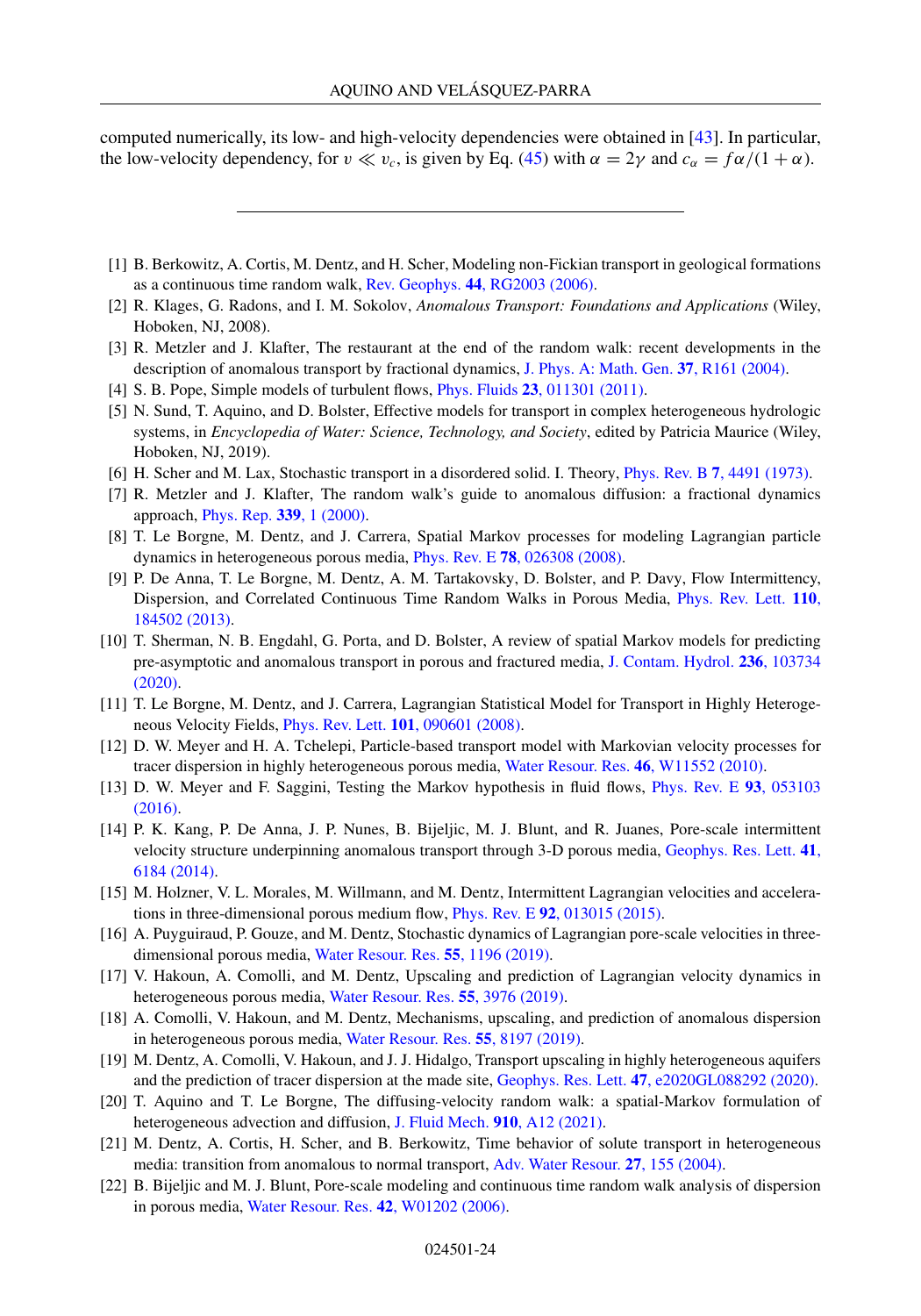- [23] [A. Puyguiraud, P. Gouze, and M. Dentz, Upscaling of anomalous pore-scale dispersion,](https://doi.org/10.1007/s11242-019-01273-3) Transp. Porous Media **128**, 837 (2019).
- [24] A. Puyguiraud, P. Gouze, and M. Dentz, Pore-Scale Mixing and the Evolution of Hydrodynamic Dispersion in Porous Media, Phys. Rev. Lett. **126**[, 164501 \(2021\).](https://doi.org/10.1103/PhysRevLett.126.164501)
- [25] P. K. Kang, M. Dentz, T. Le Borgne, and R. Juanes, Spatial Markov Model of Anomalous Transport Through Random Lattice Networks, Phys. Rev. Lett. **107**[, 180602 \(2011\).](https://doi.org/10.1103/PhysRevLett.107.180602)
- [26] P. K. Kang, T. Le Borgne, M. Dentz, O. Bour, and R. Juanes, Impact of velocity correlation and [distribution on transport in fractured media: Field evidence and theoretical model,](https://doi.org/10.1002/2014WR015799) Water Resour. Res. **51**, 940 (2015).
- [27] P. K. Kang, M. Dentz, T. Le Borgne, S. Lee, and R. Juanes, Anomalous transport in disordered fracture [networks: Spatial Markov model for dispersion with variable injection modes,](https://doi.org/10.1016/j.advwatres.2017.03.024) Adv. Water Resour. **106**, 80 (2017).
- [28] T. Sherman, A. Fakhari, S. Miller, K. Singha, and D. Bolster, Parameterizing the spatial Markov model from breakthrough curve data alone, [Water Resour. Res.](https://doi.org/10.1002/2017WR021810) **53**, 10888 (2017).
- [29] D. Bolster, Y. Méheust, T. Le Borgne, J. Bouquain, and P. Davy, Modeling preasymptotic transport in flows with significant inertial and trapping effects - the importance of velocity correlations and a spatial Markov model, [Adv. Water Resour.](https://doi.org/10.1016/j.advwatres.2014.04.014) **70**, 89 (2014).
- [30] N. Sund, D. Bolster, S. Mattis, and C. Dawson, Pre-asymptotic transport upscaling in inertial and unsteady flows through porous media, [Transp. Porous Media](https://doi.org/10.1007/s11242-015-0526-5) **109**, 411 (2015).
- [31] J. S. Kim and P. K. Kang, Anomalous transport through free-flow-porous media interface: Pore-scale simulation and predictive modeling, [Adv. Water Resour.](https://doi.org/10.1016/j.advwatres.2019.103467) **135**, 103467 (2020).
- [32] N. L. Sund, G. M. Porta, and D. Bolster, Upscaling of dilution and mixing using a trajectory based spatial Markov random walk model in a periodic flow domain, [Adv. Water Resour.](https://doi.org/10.1016/j.advwatres.2017.02.018) **103**, 76 (2017).
- [33] N. Sund, G. Porta, D. Bolster, and R. Parashar, A Lagrangian transport Eulerian reaction spatial (LAT-[ERS\) Markov model for prediction of effective bimolecular reactive transport,](https://doi.org/10.1002/2017WR020821) Water Resour. Res. **53**, 9040 (2017).
- [34] E. E. Wright, N. L. Sund, D. H. Richter, G. M. Porta, and D. Bolster, Upscaling mixing in highly heterogeneous porous media via a spatial Markov model, Water **11**[, 53 \(2019\).](https://doi.org/10.3390/w11010053)
- [35] T. Sherman, A. Paster, G. Porta, and D. Bolster, A spatial Markov model for upscaling transport of adsorbing-desorbing solutes, [J. Contam. Hydrol.](https://doi.org/10.1016/j.jconhyd.2019.02.003) **222**, 31 (2019).
- [36] M. Dentz, P. K. Kang, A. Comolli, T. Le Borgne, and D. R. Lester, Continuous time random walks for the evolution of Lagrangian velocities, [Phys. Rev. Fluids](https://doi.org/10.1103/PhysRevFluids.1.074004) **1**, 074004 (2016).
- [37] [H. Scher and E. W. Montroll, Anomalous transit-time dispersion in amorphous solids,](https://doi.org/10.1103/PhysRevB.12.2455) Phys. Rev. B **12**, 2455 (1975).
- [38] I. M. Sokolov, Models of anomalous diffusion in crowded environments, Soft Matter **8**[, 9043 \(2012\).](https://doi.org/10.1039/c2sm25701g)
- [39] D. A. Benson and M. M. Meerschaert, A simple and efficient random walk solution of multi-rate mobile/immobile mass transport equations, [Adv. Water Resour.](https://doi.org/10.1016/j.advwatres.2009.01.002) **32**, 532 (2009).
- [40] A. Comolli, J. J. Hidalgo, C. Moussey, and M. Dentz, Non-Fickian transport under heterogeneous advection and mobile-immobile mass transfer, [Transp. Porous Media](https://doi.org/10.1007/s11242-016-0727-6) **115**, 265 (2016).
- [41] M. F. Shlesinger, Asymptotic solutions of continuous-time random walks, [J. Stat. Phys.](https://doi.org/10.1007/BF01008803) **10**, 421 (1974).
- [42] G. Margolin and B. Berkowitz, Spatial behavior of anomalous transport, Phys. Rev. E **65**[, 031101 \(2002\).](https://doi.org/10.1103/PhysRevE.65.031101)
- [43] A. Velásquez-Parra, T. Aquino, M. Willmann, Y. Méheust, T. Le Borgne, and J. Jiménez-Martínez, Sharp [transition to strongly anomalous transport in unsaturated porous media,](https://doi.org/10.1029/2021GL096280) Geophysical Research Letters **49**, e2021GL096280 (2022).
- [44] A. Koponen, M. Kataja, and J. V. Timonen, Tortuous flow in porous media, [Phys. Rev. E](https://doi.org/10.1103/PhysRevE.54.406) **54**, 406 (1996).
- [45] B. Ghanbarian, A. G. Hunt, R. P. Ewing, and M. Sahimi, Tortuosity in porous media: a critical review, [Soil Sci. Soc. Am. J.](https://doi.org/10.2136/sssaj2012.0435) **77**, 1461 (2013).
- [46] W. Feller, *An Introduction to Probability Theory and its Applications*, Volume 2 (Wiley, Hoboken, NJ, 2008).
- [47] M. M. Meerschaert and A. Sikorskii, *Stochastic Models for Fractional Calculus*, Volume 43 (Walter de Gruyter, Berlin 2012).